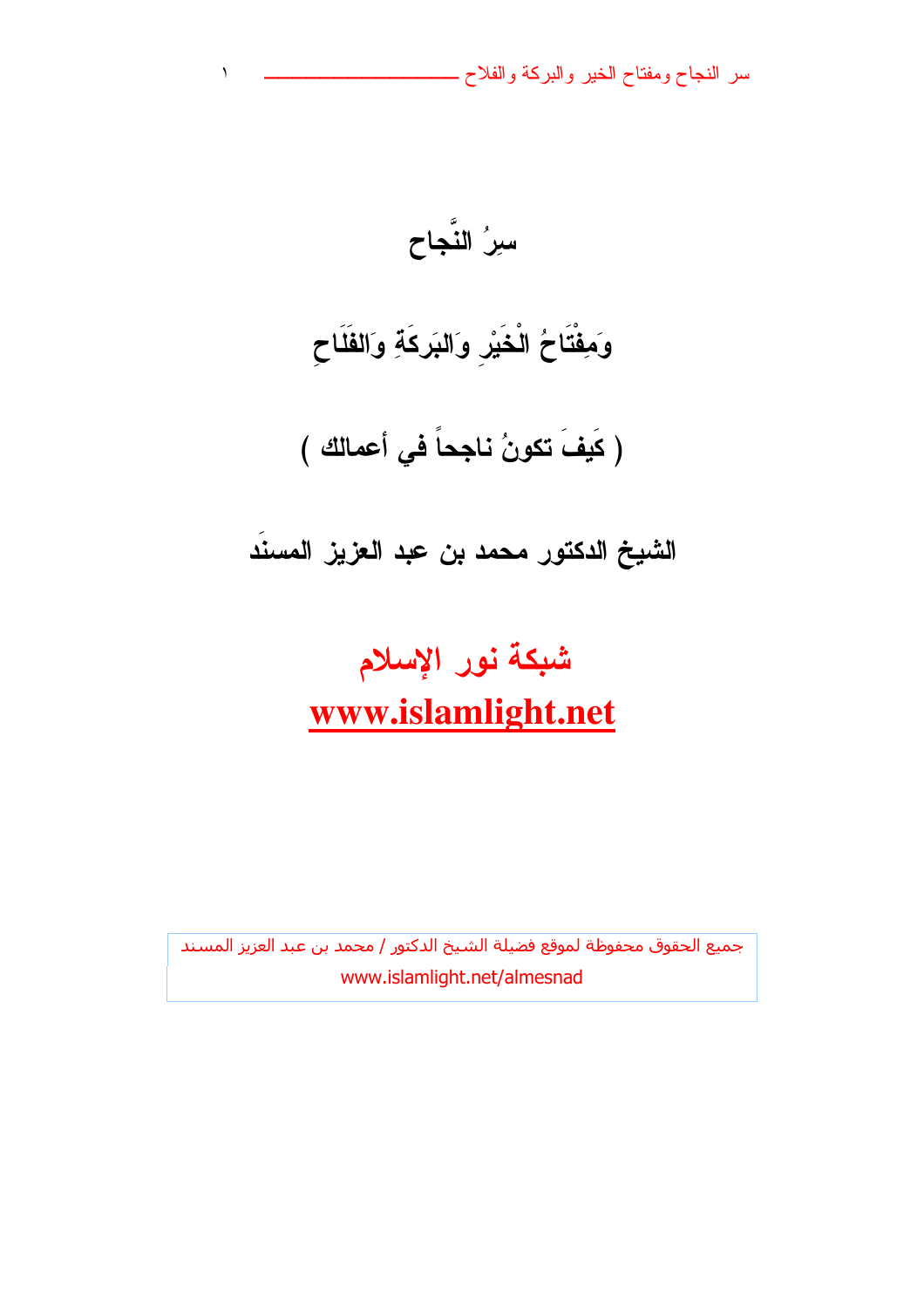سر النجاح ومفتاح الخير والبركة والفلاح \_

 $(1)$ 

 $\blacktriangledown$ 

( هند ) طفلة كويتية ، أصبيت بأشد أمراض السرطان في إحدى ساقيها وقد أجريت لها فحوصات طيبة مكثفة في مركز ( حسين مكي جمعة ) لجراحة السرطان بالكويت ، كما تلقت علاجاً مكثفاً في مركز ( أجلستون ) التخصصي لمعالجة السرطان في مدينة ( أتلنتا ) بولاية جورجيا الأمركية ، وقد بلغت نكاليف العلاج حوالي نصف مليون دولار ، كما تعرضت لعمليات فحص وتشخيص حصيلتها ملف ضخم من التقارير ، وما بربو على مائنين وخمسين صورة أشعة نؤكد إصابتها بالمرض .

وفي أحدى مراحل العلاج ، وبعد تشخيص دقيق ، خضعت هند لمرحلة علاج كيماوي (كيموثروبي ) لو يؤد إلى أي نتيجة ، في الوقت الذي ذكر فيه الأطباء المختصون في المركزين المذكورين أن هذه النوعية من العلاج يجب أن نؤدي إلى ننيجة رئيسة خلال ثلاثة أسابيع على أبعد نقدير .

وفي مرحلة ثالثة نصح الأطباء والدي هند ببنر ساقها مع احتمال ظهور خلايا السرطانية في أجزاء أخرى من الجسم في وقت لاحق لا يتعدى السنوات القلبلة .

إحدى عناصر المأساة تمثلت في وجود عدد غير قليل من أقرباء هند مصبابين بالمرض نفسه .

حالة الحزن والألم التبي بدت على وجه الطفلة الصغيرة هند جعلت والدها يتعثَّر في برنامجه لتقديم أطروحة الدكتوراه في الكمبيوتر في إحدى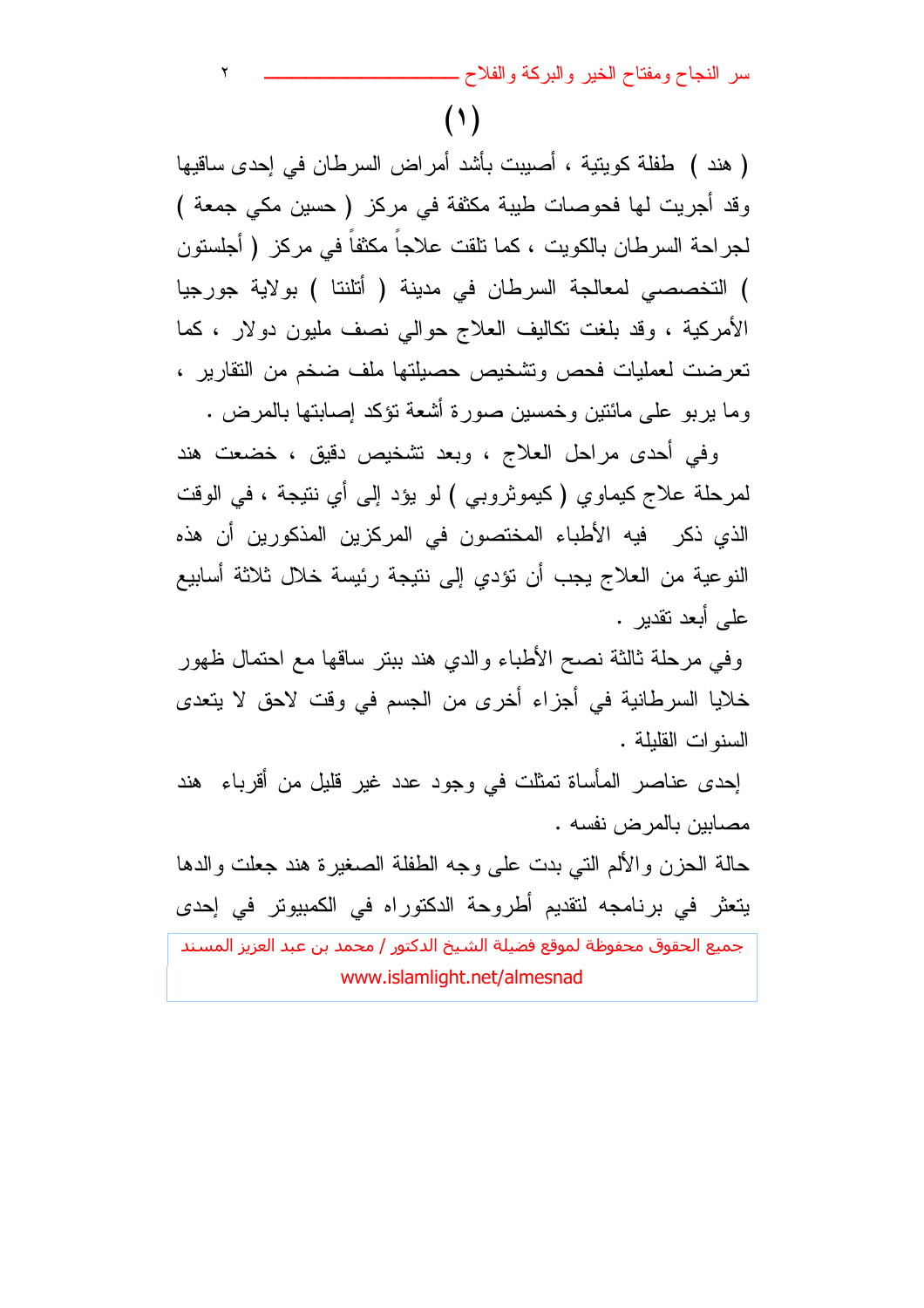سر النجاح ومفتاح الخير والبركة والفلاح ــــــ  $\mathbf{\breve{r}}$ الجامعات الأمريكية ، في حين كانت الليالي الطويلة تمر على والدة هند الجامعية وسط هاجس من الخوف والقلق على مستقبل ابنتها الصغيرة ، ولكن ايمانها بالله جعلها نسلَّم بقضاء الله وقدره . وفي ليلة من الليالي أوت أم هند إلى فراشها ؛ فسافر ذهنها بعيداً ، وأخذت تسبح في بحرٍ من الأوهام والخيالات ، فتمثلت لها صورة ابنتها

الصغيرة وهي تمشي على ساق واحدة ونتوكأ على عصا ، فانهمرت عيناها بالدموع حتى بلَّلت الفراش ؛ فاستعاذت بالله من الشيطان الرجيم وأخذت نلهج بذكر الله – عز وجل – .

وفجأة ...

تذكرت أمُّ هندٍ شيئاً مهما قد نسيته .. إنها صلاة الاستخارة .. فقامت مسرعة وبادرت إلى أدآئها .

وفي الصباح كرهت أم هند جميع أنواع العلاجات والأدوية التي تقدم لابنتها ، وقررت عدم الإقدام على بتر ساق ابنتها ؛ فقد هداها الله إلى علاج أخر يختلف عن سائر الأدوية والعلاجات … إنه القرأن الكريم الذي جعله الله شفاءً ورحمة للمؤمنين .

فقد ذُكر ۖ لها شيخ فاضل يعالج بالقرآن والرقى الشرعية فانطلقت بابنتها إليه ، وبعد عدة جلسات قام فيها الشيخ بالقراءة والنفث على ساق هند ودهنها بالزبت كانت المفاجأة .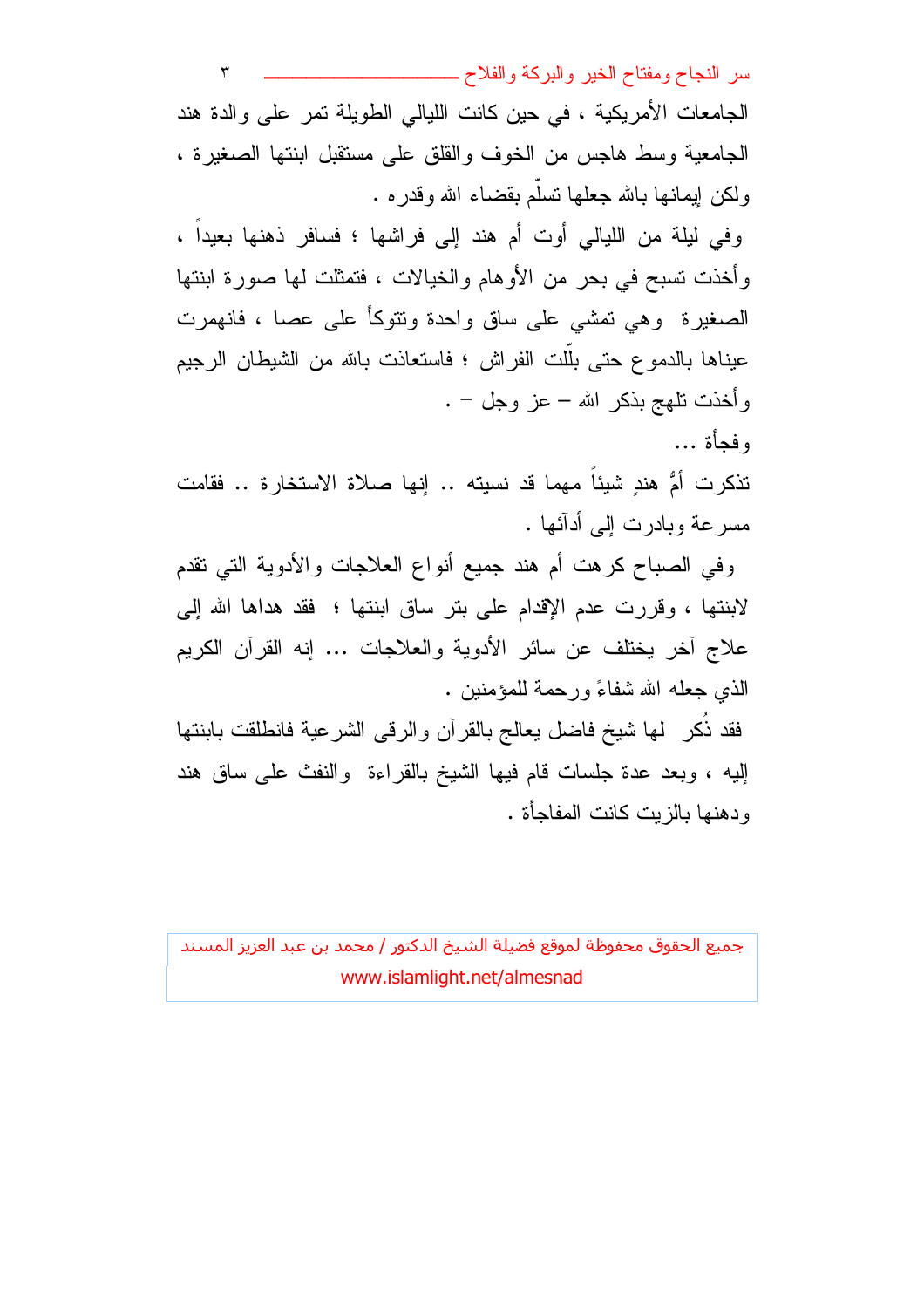سر النجاح ومفتاح الخير والبركة والفلاح ــــــــــ ٤ فقد بدأ التحسن بطراً على ساق هند ، وبدأ الشعر بنمو في رأسها بعد أن نساقط معظمه بسبب العلاج السابق ، ثم شفيت بإذن الله وعادت إلى حالتها الطبعبة .

لقد كانت النتيجة مذهلة للجميع .. للطفلة التي عادت إليها الحيوية والنشاط ونضارة الطفولة .. ولذويها الذين كادوا أن يفقدوا الأمل في شفائها من هذا المرض العضال بعد أن أجمع الأطباء على أن لا علاج إلا البتر ، أما الشيخ فابتسم وهو يقول : إن الأمر غير مفاجئ له ؛ فمعجزات القرآن عادية لكل مؤمن ، وهي أكثر من أن تحصبي ، وقد جعل الله آياته شفاءً لكل داء . . قال سبحانه : (( وَنُنَزِّلُ مِنَ الْقُرْآنِ مَا هُوَ شِفَاء وَرَحْمَةٌ لَلْمُؤْمِنِينَ وَلاَ يَزِيدُ الظَّالمِينَ إَلاَّ خَسَاراً )) ( الإسراء : . ( $\wedge$ ۲

اختصاصبي كبير في مستشفى ( أجلستون ) الأمريكي أكد أنه لا يستطيع تصديق التطور الذي طرأ على صحة هند حتى يرى الحالة على الطبيعة ، وعند ما علم أن هنداً تسطيع الركض الآن ، وأن الشعر برأسها وأجزاء جسمها الأخرى قد نما بعد سقوطه أصبب بحالة من الذهول ، وطلب رؤية هند بأية طريقة (') .

<sup>&#</sup>x27; ـ هذه القصة نُشرت في بعض الصحف الكويتية ( بتصرف ) .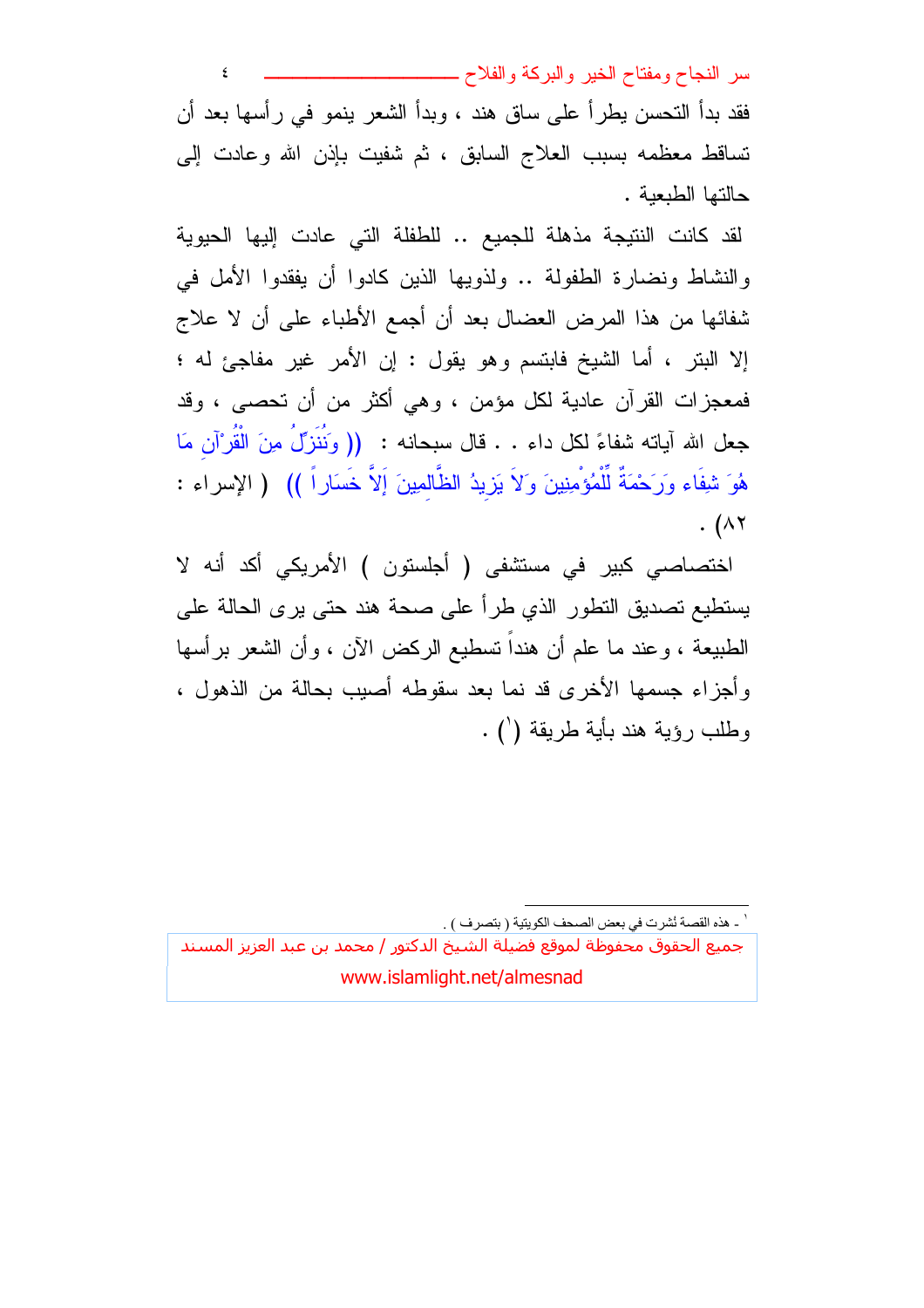سر النجاح ومفتاح الخير والبركة والفلاح ـ  $(\lambda)$ 

 $\circ$ 

شاب عزم على الزواج من فتاة ، فاستخار الله – عز وجل – فلما أراد أن يتقدم لخطبتها رفض أخوه هذه الفتاة وطلب منه أن يبحث عن فتاة من أسرة أخرى !! حاول ۖ هذا الشَّاب أن يقنع أخاه ولكنَّ محاولاته باءت بالفشل فلم يجد بداً من الرضا والاستسلام ؛ ونزوج من فتاة أخرى ، وبعد أيام معدودة نوفيت الأولى فكان رفض أخيه لها عين الخير ة له .

#### $(\tau)$

شاب غافل كان يعمل في إحدى الشركات على ( فترتين ) ؛ صباحية ومسائية ، كان يقضبي معظم وقته في العمل براتب زهيد لا يفي بمنطلبات الحباة المختلفة ..

ثم منّ الله عليه بالهداية ؛ فأحسّ بنقصبيره الشديد تجاه ربه وخالقه ، وناقت نفسه إلى الالتحاق بإحدى حلقات تحفيظ القرآن الكريم وحضور الدروس والمحاضرات التي نقام في المساجد لينهل من ينبوعها الصافي وسلسبيلها العذاب ، ولكنَّ عمله لا يسمح له بذلك فقد استغرق معظم وقته عدا ساعات قليلة لا نكفى للجلوس ً مع الزوجة والأولاد ، وقضاء حوائج البيت الضرورية .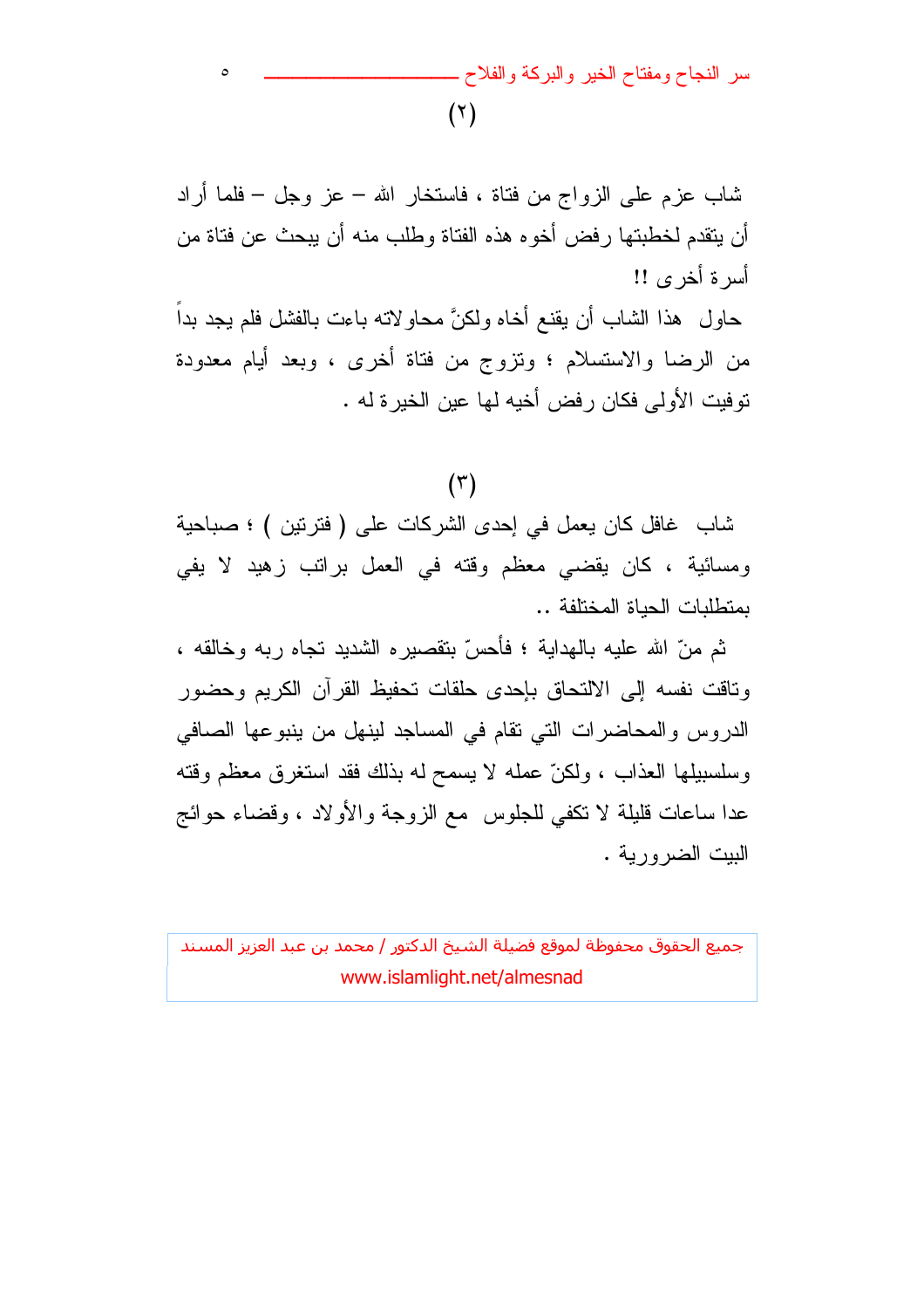لقيته ذات يوم فشكا إلىّ حاله طالباً المشورة ، وأخبرني بأنه منذ أن منّ الله عليه بالهداية وهو كاره لعمله في نلك الشركة ؛ وأنه يفكر في البحث عن عمل أخر حتى يتمكن من نعلم القرأن وحضور مجالس العلم ولكن أبن بذهب ؟! قلت له : هل تعرف صلاة الاستخارة ؟ .. فأجاب بالنفي ، فعلمته إياها ؛

وطلبت منه أن يبادر إلى فعلها ويستخير الله في نرك ذلك العمل مع السعى للبحث عن عمل آخر .

وبعد أيام جاءنبي فرحاً مسروراً وقال : لقد فرَّج الله عنبي ، ويسَّر لمي عملاً آخر أقلَّ وقتاً وأكثر راتباً ، وبإمكانـى الآن أن أنظم وقتـي وأجمع بين طلب العلم و عمل الدنيا .

أما كيف حصل ذلك فتلك حادثة أخرى رواها لي فقال : كنتُ في مجلس من المجالس ، وكان من بين الحاضرين واحد من رجال الأعمال وأثناء الحديث ذكر أنه بحاجة إلى موظف أمين ليعمل معه في الشركة فكنتَ أنا ذلك الموظف .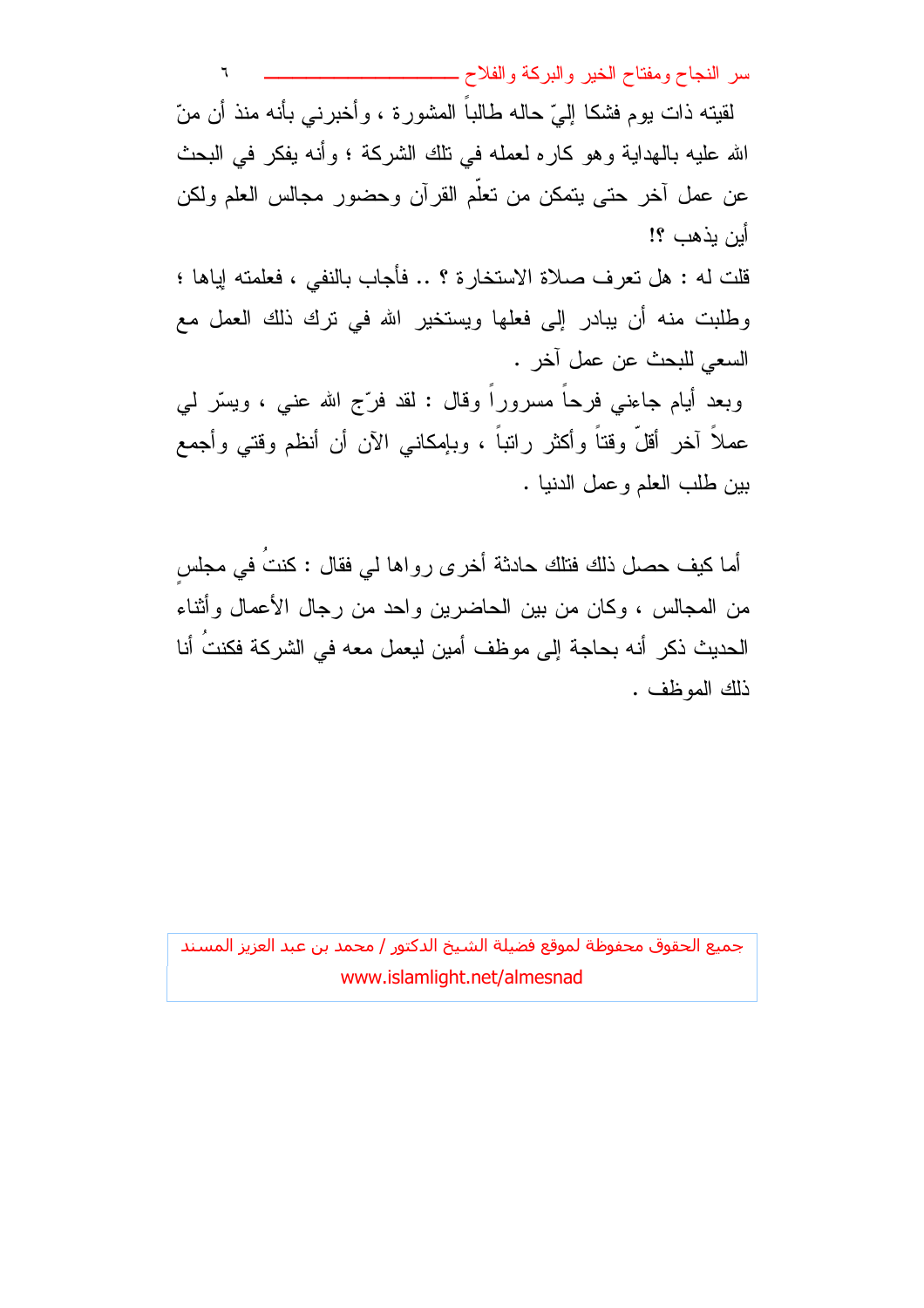سر النجاح ومفتاح الخير والبركة والفلاح ــ

 $(\epsilon)$ 

 $\vee$ 

قال الر او ی : بعد أن أتممتُ الدارسة الجامعية عُبِّنت مدرساً في إحدى المدارس المتوسطة في أحد الأحياء البعيدة المكتظة بالسكان ، وبعد مضى ثلاثة أسابيع من بداية العام الدراسي تقريباً كرهت التدريس في هذه المدرسة لأسباب عديدة ، وفي نهاية الأسبوع الثالث كان السيل قد بلغ الزبي ، والصبر قد نفد فلم أعد أحتمل البقاء في هذه المدرسة ، ففكرت في أحد أمرين إما الاستقالة أو الانتقال إلى مدرسة أخرى ، فأما الأول فهو قرار صعب ، وأما الثاني فغير ممكن لأن الانتقال عادة لا يكون إلا في بداية فصل جديد ، فاستخرت الله عز وجل ودعوته بقلب صادق أن يختار لي الخير وهو على كل شيء قدير . فكانت المفاحأة ...

ففي اليوم التالي وقف على باب الفصل مدرس جديد وقال لي : أنت فلان ؟ قلت : نعم . فأخبرني بأنه قد صدر قرار بنقلي إلى مدرسة أخرى وأن عليّ أن أباشر عملي الجديد غداً بمشيئة الله . وفي اليوم التالي باشرت عملي في المدرسة الجديدة فوجدت فيها الراحة والطمأنينة ، وحمدت الله عز وجل على نوفيقه وفضله .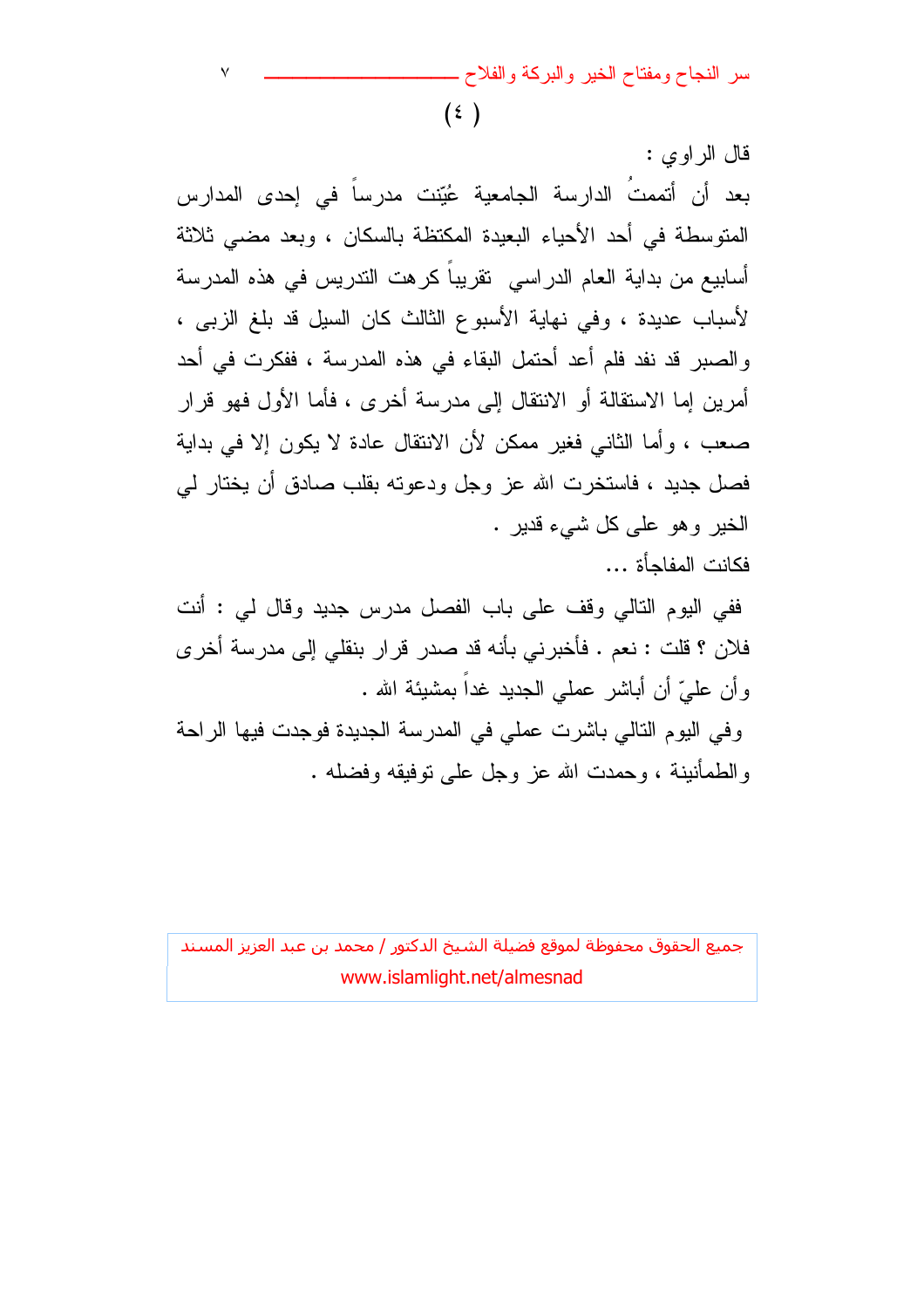سر النجاح ومفتاح الخير والبركة والفلاح ــ ٨ ويعد أخي المسلم . . هل عرفت سرِّ النجاح ، وباب النوفيق ، ومفتاح الخير والبركة ؟؟ (`) . إنها صلاة الاستخارة ............. فما هي صلاة الاستخار ة ؟؟

أو لا / نعريفها :

الاستخارة هي استفعال من الخير أو من الخِيَرة ( بكسر أوله وفتح ثانيه) ، واستخار الله طلب منه الخيرة ، وخار الله له أعطاه ما هو خير له (ً)

ثانياً / فضلها وأهميتها : إن الإنسان مهما أوتبي من علم وعقل وحكمة يظل محتاجاً إلى ربه وخالقه في كل لحظة ح لا غني له عنه طرفة عين ، وكثيراً ما يقدم الإنسان على فعل أمر من الأمور وقد خطط له تخطيطا بالغا ، واتخذ لإنجاحه كافة الإجراءات ، ووضع في حسابه جميع النقديرات ، ثم يتبين لـه فيمـا بـعد أنـه قد أخطأ الطريق ، وخانتـه جميع حساباتـه ، ولم تغن عنـه سائر تقدير اته .

<sup>٢</sup> ـ هي من أعظم أسرار النجاح <sub>..</sub> كما سيأتي إن شاء الله <sub>.</sub><br>٢ ـ انظر لسان الـعرب ج ٢ ، وفتح الباري ج ١ اص ١٨٣ <sub>.</sub>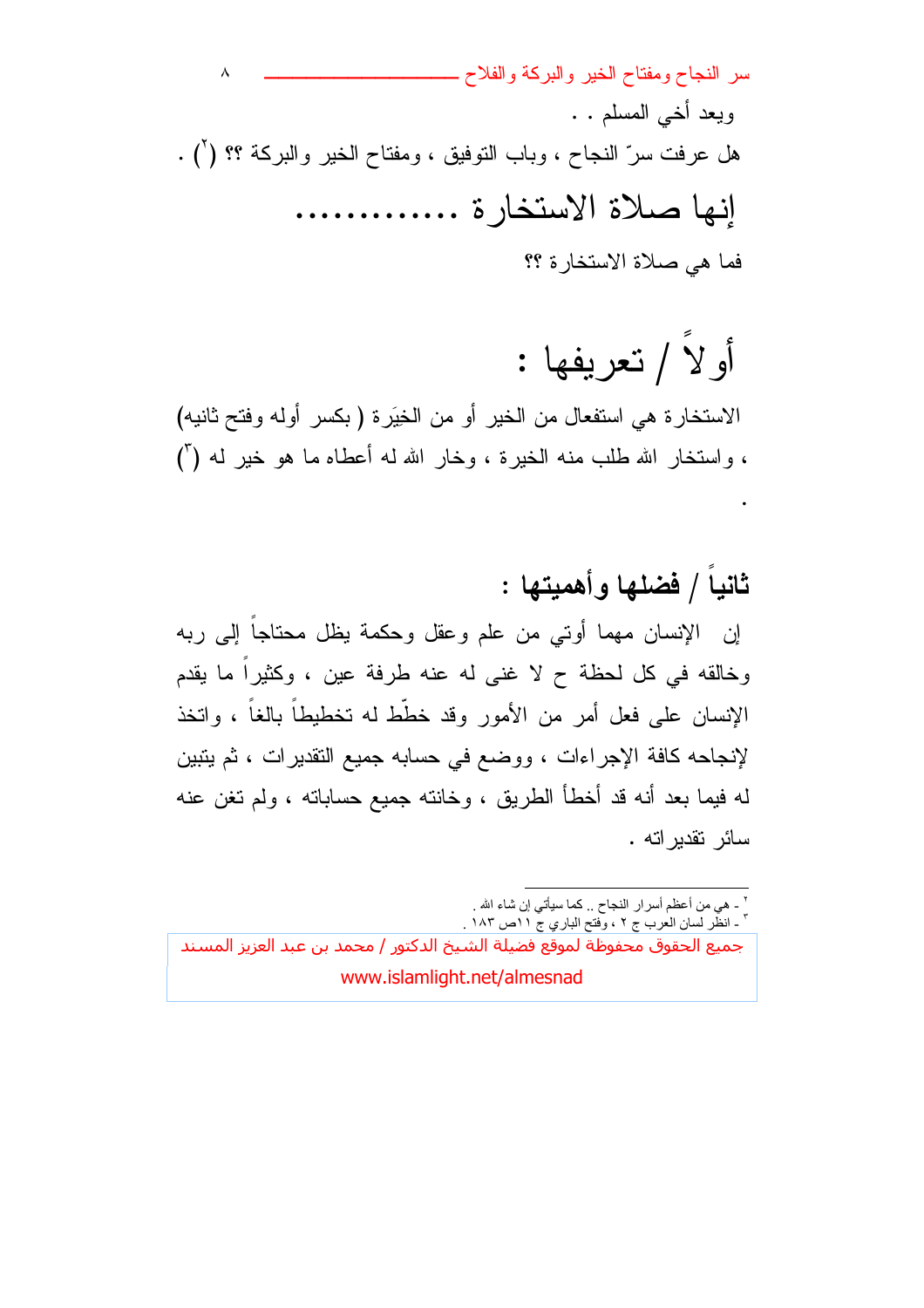٩ وقد بِتر دد الإنسان بين فعل أمرين أو أكثر ، وبقف على مفترق طرق كثيرة متشعبة لا يدري أيّها يوصل إلى الهدف ؛ فيقف حائراً قلقاً متردداً ، وقد بسلك منها طريقًا بؤدي به إلى غير مقصوده وطلبه ، وربما أدى البي هلاكه وعطبه .

وقد كان العرب في جاهليتهم بلجئوون إلى طريقة ساذجة لإزالة هذا النردد ، نلكم الطريقة هي الاستقسام بالأزلام ، وهي عبارة عن أقداح ثلاثة ، على أحدها مكتوب : ( افعل ) ، وعلى الآخر : ( لا تفعل ) ، والثالث فارغ لم يكتب عليه شيء ، فإذا أجالها فطلع سهم الأمر فعل ، وإن طلع سهم النهي لم يفعل ، وإن طلع الفارغ أعاد (<sup>٤</sup>) . وقد نهي الله المؤمنين عن هذا العمل فقال سبحانه : (( هُرُمّتٌ عَلَيْكُمُ الْمَيْتَةُ وَالْدَّمُ وَلَحْمُ الْخِنْزِيرِ وَمَا أُهِلَّ لغَيْرِ اللَّهِ بِهِ وَالْمُنْخَنِقَةُ وَالْمَوْقُوذَةُ وَالْمُتَرَدِّيَةُ وَالنَّطِيحَةُ ومَا أَكَلَ السَّبُمُ إلاَّ مَا ذَكَّبْتُمْ ومَا ذُبحَ عَلَى النَّصِبُ وَأَن تَسْتَقْسِمُواْ بِالأَزْلَامِ ذَلِكُمْ فِسْقٌ )) ، وعوّضهم عن ذلك بصلاة الاستخارة ودعائها المتضمن الإقرار بوحدانيته سبحانه والإقرار بصفات كماله وربوبيته ، ونفويض الأمر اليه ، والاستعانة به ، والتوكل عليه ، والنَّبْري من الحول والقوة إلا به ، واعتراف العبد بعجزه وقصوره .. إلى غير ذلك . من المعاني العظيمة التي تضمنها هذا الدعاء .

وإن من رحمة الله بعباده وكمال فضله ومنته عليهم أن شرع لمهم هذه الصلاة العظيمة التي لا تكلف العبد شيئا سوى بضع دقائق يقضيها بين

' - انظر تفسير ابن كثير عند قوله تعالى ( **وأن تستقسموا بالأزلام** ) ؛ الآية الثالثة من سورة المائدة <sub>.</sub>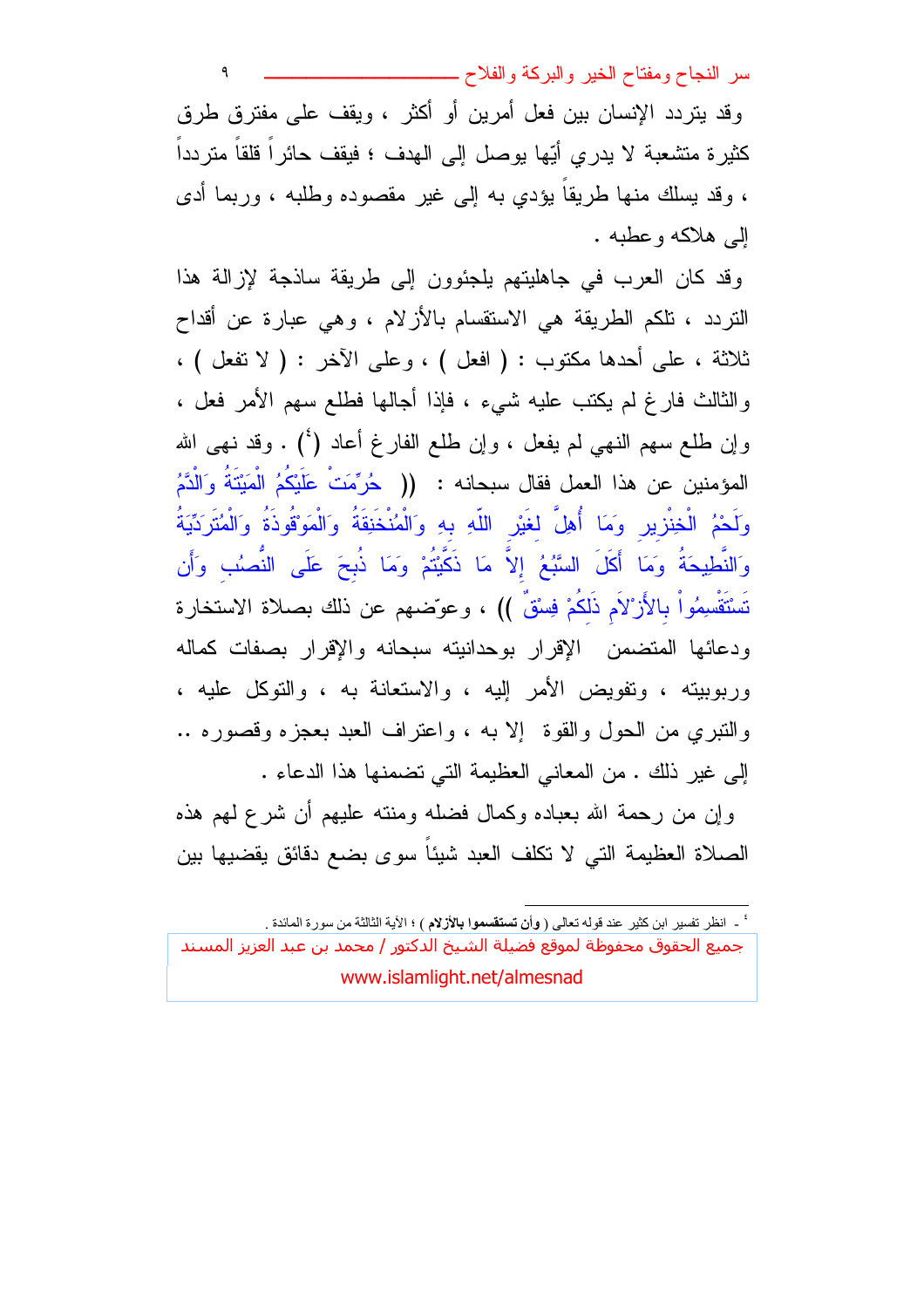$\mathcal{N}$ يَدَيْ ربه وخالقه ، يستخيره فيها في جميع أموره ؛ جليلها وحقيرها ، كبيرها وصغيرها ، فهي يسيرة العمل ، عظيمة النفع مهما طال الأجل ، لا يخيب – في جميع الأحوال – فاعلها ، ولا يوفق للصواب – إلا ما شاء الله – مجتنبها ، فخذ بها وعض عليها بالنواجذ نتجح ونفلح .

ومما يدل على أهميتها حرص النبي صلى الله عليه وسلم على تعليمها أصحابه كما يعلمهم السورة من القرآن ، قال جابر رضيي الله عنه : كان النبي صلَّى الله عليه وسلَّم يعلِّمنا الاستخارة في الأمور كلَّها كما يعلِّمنا السور ة من القر آن ... ونَأْمَلَ قولَه : ( في الأمور كلَّها ) ففيه دليل آخر على أهميتها وفضلها .

ثالثاً / صفتها : هي ركعتان من غير الفريضة يؤديها المسلم في أي وقت شاء – كما سيأتـي – يقرأ فيهما بفاتحة الكتاب وما نيسر من القرآن ، ثم يدعو بعد ذلك بدعاء الاستخارة قبل السلام بعد التشهد، وإن دعا بعد السلام فلا بأس والأمر في ذلك واسع إن شاء الله، ولكن الأول أفضل (°) .

° ۔ انظر ِ مجموع فتاوی شیخ الإسلام رحمه الله ج ۲۳ ص ۱۷۷ <sub>.</sub>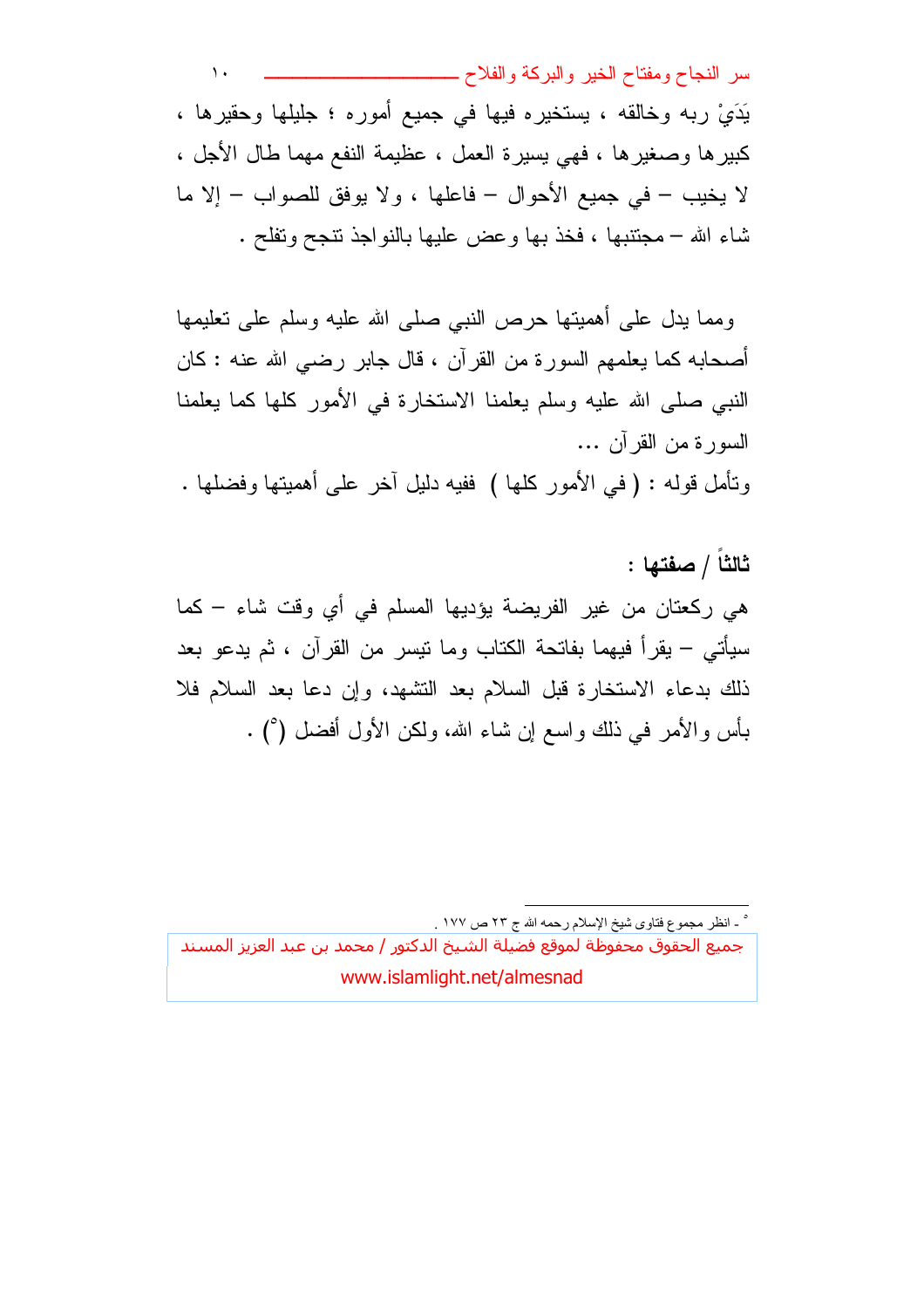حديث الاستخارة ودعاؤها :

عن جابر بن عبد الله رضـي الله عنـهما قال : كان رسول الله صلـي الله عليه وسلم يعلمنا الاستخارة في الأمور كلها كما يعلمنا السورة من القرآن ، يقول : (( إذا همّ أحدكم بالأمر فليركع ركعتين من غير الفريضة ثم ليقل : ا**للهم إني أستخيرك بعلمك ، وأستقدرك بقدرتك ، وأسألك من** فضلك العظيم ، فإنك تقدر ولا أقدر ، وتعلم ولا أعلم ، وأنت علَّام الغيوب ، اللهم إن كنت تعلم أن هذا الأمر – ويسمّى حاجته – خير لي في ديني ومعاشي وعاقبة أمرى – أو قال : عاجل أمرى وآجله – فاقدرہ لی ویسرّہ لی ، ثم بارك لی فیه ، وإن كنت تعلم أن هذا الأمر شرّ لي في ديني ومعاشي وعاقبة أمري – أو قال : عاجله وآجله – فاصرفه عني واصرفني عنه ، واقدر لي الخير حيث كان ثم أرضني به )) أخرجه البخار ي .

 $\lambda$ 

فينبغي للمسلم أن يحفظ هذا الدعاء ويدعو به في صلاة الاستخارة .

رابعا/ هل تجزئ صلاة الاستخارة عن تحية المسجد والسنة الراتبة ؟ أما تحية المسجد فتجزئ عنها صلاة الاستخار ة بلا خلاف، مثال ذلك : أن يدخل رجل المسجد فيصلى ركعتين ينوي بهما صلاة الاستخارة ، فتجزئ عن تحية المسجد لأن المقصود منها ألا يجلس حتى يصلى ركعتين ؛ وقد فعل .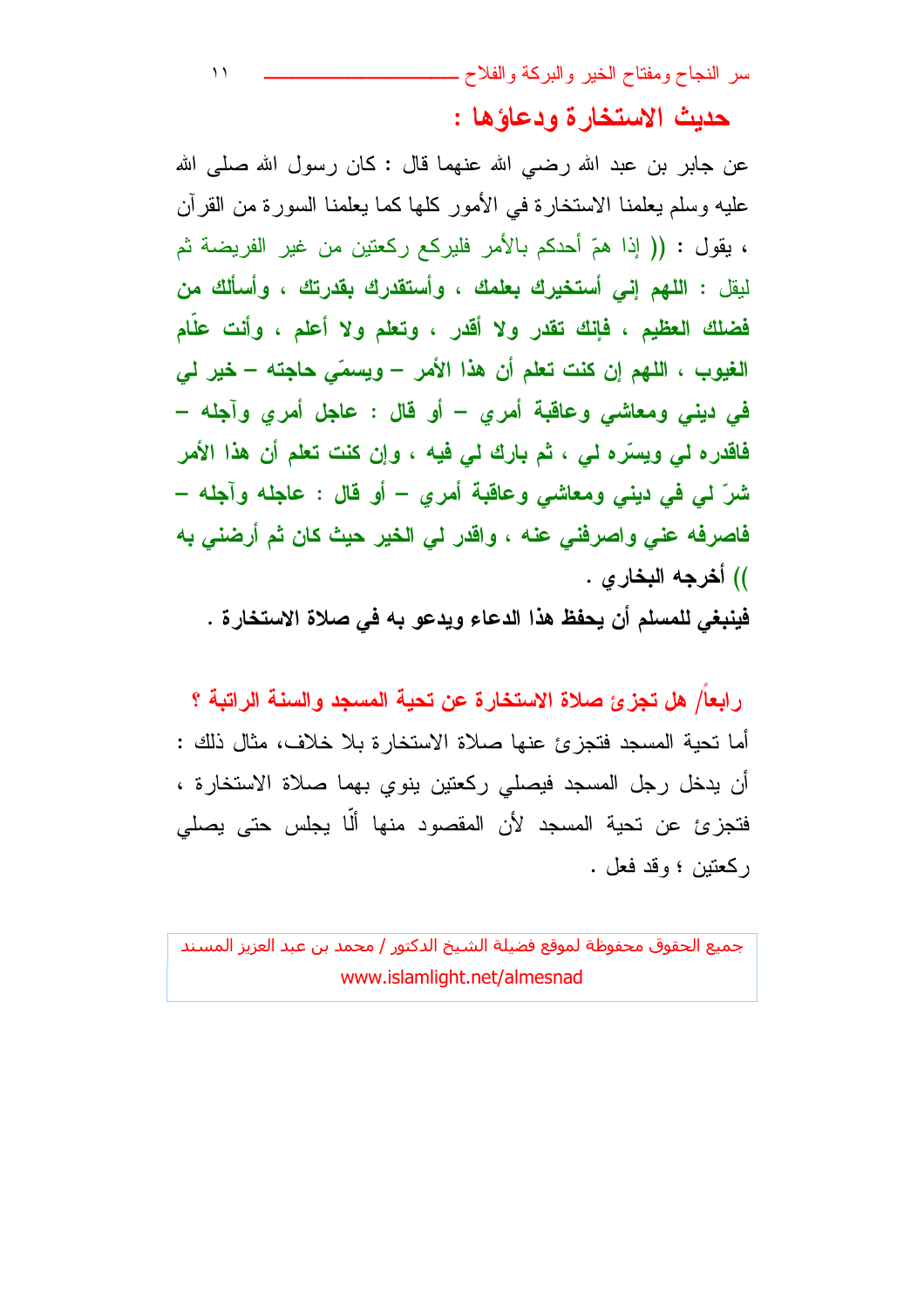سر النجاح ومفتاح الخير والبركة والفلاح ــ  $\gamma$ أما السنة الر اتبة فلا تجزئ عنها صلاة الاستخار ة إلا أن بنوى بالركعتين السنة الراتبة فتدخل فيها ركعتا الاستخارة ، لأن الراتبة هي الأصل وهي مقصودة لذاتها بخلاف ركعتي الاستخار ة .

والأكمل أن يخص الاستخارة بركعتين مستقلتين (`) . والله أعلم .

# خامسا / وقتها :

ليس لصلاة الاستخارة وقت محدد ، والمشروع أن نكون في غير وقت نهي (') لا سيما أوقات الإجابة ، كالثلث الأخير من الليل ، وبين الآذان والإقامة ..فإن كان الأمر المستخار فيه يفوت بتأخيرها عن وقت النهي فيصليها ولو في وقت النهي .

جميع الحقوق محفوظة لموقع فضلة الشيخ الدكتور / محمد بن عبد العزيز المسند

www.islamlight.net/almesnad

<sup>&</sup>lt;sup>7</sup> ـ سئل فضيلة الشيخ محمد بن عثمين حفظه الله عن مثل هذه المسألة فأجاب : ( هذه المسألة مهمة ، و هي هل نتداخل العبادات ؟ .. فنقول :

أو لأ ㆍ إذا كانت العبادة تبعاً لعبادة أخرى فإنه لا تداخل بينهما : مثال ذلك : صلاة الفجر وسنتها الراتبة ، فلا تقوم الراتبة مقَّام الفريضة ولا العكس ، لأن السنة تبع للفريضة .

ثانياً : إذا كانت العبادات مستقلين ، وكلَّ واحدة منهما مقصودة لذاتها فلا تداخل بينهما ، مثال ذلك : أن يصلى ركعتين ينوي بهما سنة العشاء الراتبة وشفع الوتر مثلاً ؛ فإن ذلك يجزئ ، لأن كل عبادة مستقلة عن الأخرى ومقصودة لذاتها . ثالثاً : أن تكون إحدى العبادتين غير مقصودة لذاتها وإنما لأمر آخر ، فيكتفي بأحداهما عن الأخرى ، ولكن يُكتفى بالأصل عن الفرع ، مثال ذلك : أن يدخل المسجد بعد آذان الفجر فيصلي ركعتين ينوي بهما سنّة الفجر ، فتجزئ عن تحية المسجد ، لأنّ المقصود من التحية أن لا يجلس حتى يصلي ركعتين وقد فعل ؛ فهي غير مقصودة لذاتها . فإن نوي بالركعتين التحية دون الراتبة لم تجزئ عنها ، لأن الراتبة مقصودة لذاتها ) ¸ انتهى كلام الشيخ حفظه الله باختصار من دروس الحرم الشريف عام / ٤١٣ هـ الشريط السابع .

وبناء على هذه القاعدة تنظر هل ركعنا صلاة الاستخارة مقصوداتان لذاتهما أم أن المقصود مطلق الركعتين من غير الفريضة ؟؟ الذي يظهر – والله أعلم – أنهما ليسنا مقصودتين لذاتهما بدليل مفهوم قوله : ( من غير الفريضة ) فيدخل فيه كل ما سوى الفريضة من السنن الرواتب والنوافل المطلقة إلا ما اختلفت صفته كالكسوف والاستسقاء ونحوهما والله تعالى أعلم

<sup>`</sup> \_ أوقات النهي ثلاثة : من بعد صلاة الفجر حتى تطلع الشمس وترتفع قيد رمح ( أي بعد طلوعها بربع ساعة تقريباً ) ، وحين تكن الشمس في كبد السماء حتى : تزول : ، ومن بعد صلاة العصر ِ حتى تغرب الشمس ، هذه هي الأوقات التي ينهي عن الصلاة فيها ، والمقصود النوافل المطلقة ، أما ذوات الأسباب كنحية المسجد والكسوف ونحوها مما له سبب فتصلي ولو في وقت النهي على الصحيح .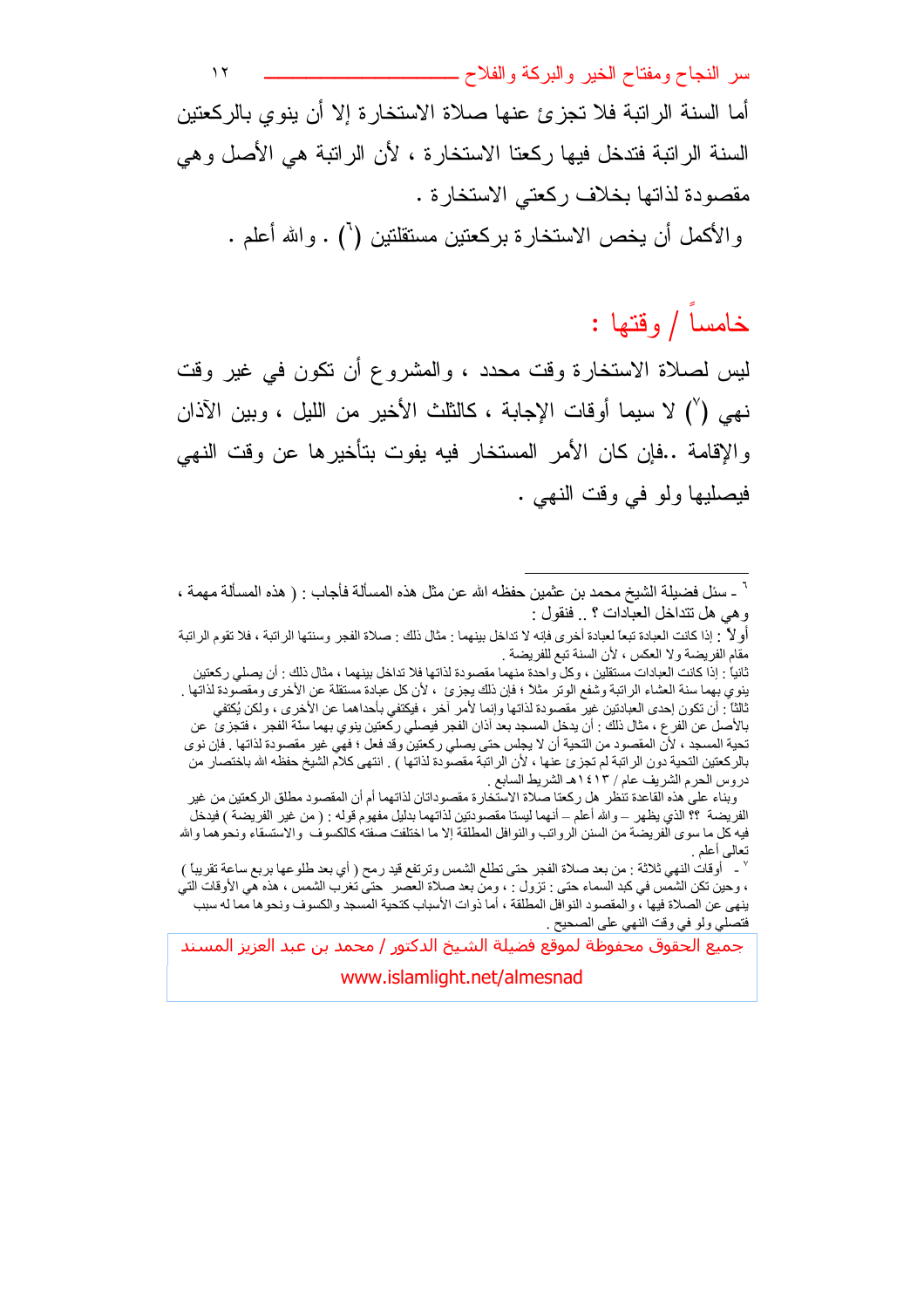سادساً / اعتقاد خاطئ :

يعتقد بعض الناس أن صلاة الاستخارة نكون بالليل قبل النوم ، وأن المستخير پر ی في منامه رؤيا بِتبين له فيها وجه الصواب ؛ وهذا ليس بصحيح ، لأن صلاة الاستخارة ليس لها وقت محدد كما سبق ، وليس شرطاً أن يرى المستخير رؤيا بعد الاستخارة ، بل يستخير متى احتاج إلى ذلك ثم يتوكل على الله ويمضي لفعل ما هم به فإن فيه الخير بإذن الله .

سابعاً / الأمور التي تشرع لها الاستخارة :

يشرع للمسلم أن يستخير الله في جميع أموره ؛ جليلها وحقيرها ؛ صغيرها وكبيرها ، فربَّ عمل حقير نرنب عليه أمر عظيم ، ومما يدل علي ذلك قوله في الحديث : ( في الأمور كلها ) و ( كل ) من ألفاظ العموم . إلا أنه بستثنى من ذلك بالضرورة أمران :

الأول : الواجبات والمحرمات فلا نشرع لها الاستخارة ؛ فلا يستخير الإنسان هل يصلي الظهر – مثلاً – أو لا يصليها ، أو يستخير هل يأكل الربا أو لا بِأكله ، ولكن إذا كان الواجب وقته موسَّعاً شَرعت الاستخارة لتعيين وقت الفعل لا للفعل نفسه ، وكذلك إذا نزاحم واجبان ولم بنرجح أحدهما شر عت الاستخار ة لتعيين أحدهما .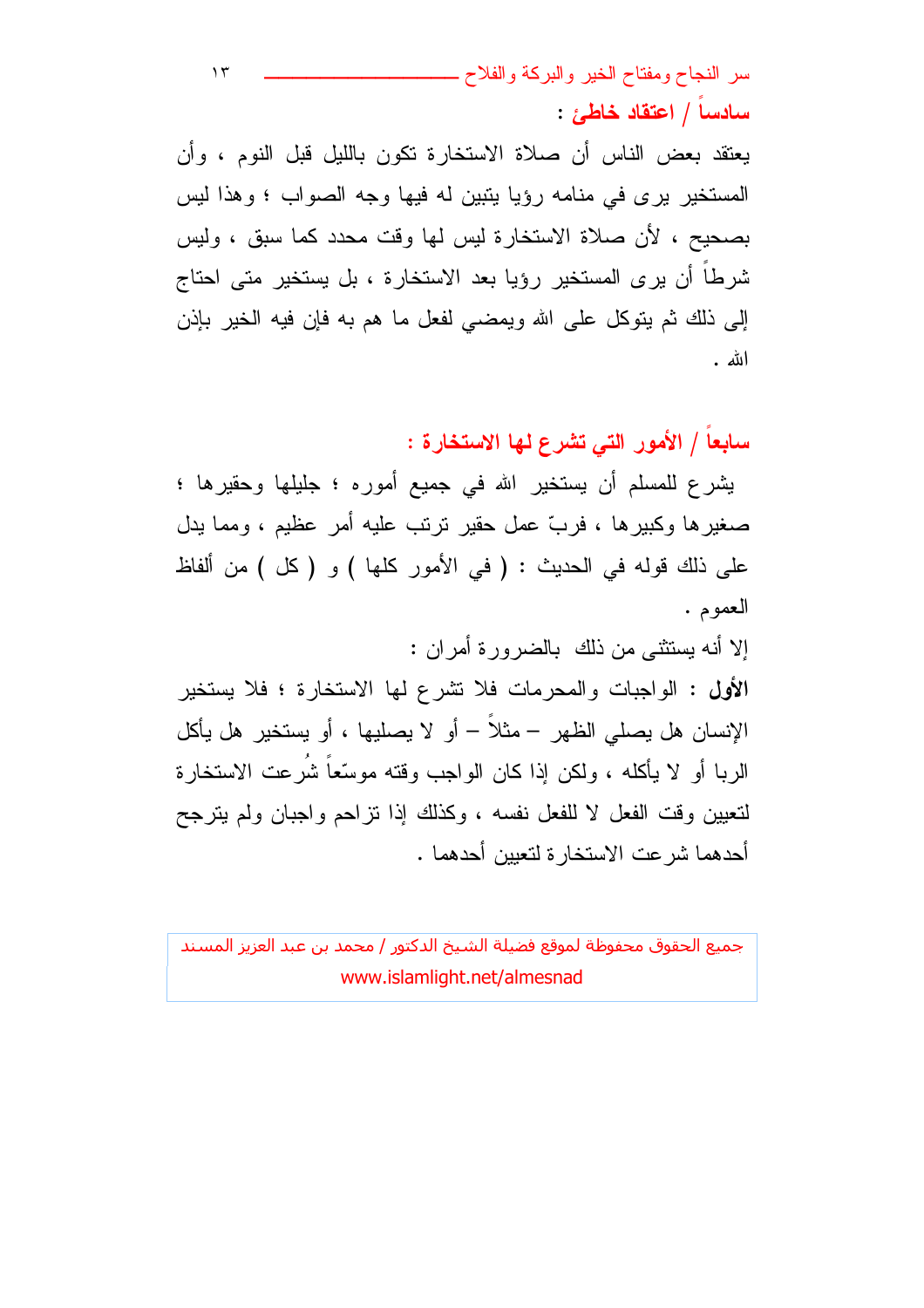$\lambda$  { **الثاني :** الأمور الاعتيادية التبي نتكرر باستمرار كالأكل والشرب ونحوهما ؛ فلا نشرع لها الاستخارة ، ومثل هذه الأمور لها أدابها الشرعية التي من النزام بها سلم من الضرر .

## ثامناً / هل يشترط التردد :

يظنّ كثير من الناس أن الاستخارة مشروعة للأمور التي يحصل فيها النردد والشك فقط ، وهذا ليس بصحيح لقوله صلى الله عليه وسلم في الحديث : (( إذا هم أحدُكم بالأمر )) أي عزم، سواء نردد أو لم يتردد ، ولقول جابر رضيي الله عنه : (( في الأمور كلها )) ولم يقل في الأمور التي يحصل فيها التردد ، والمسلم قد يهمّ بأمرٍ من الأمور ظانًا أنه خيرٍ له فلا يستخير ؛ فيكون شراً له وهو لا يعلم ، لذا يشرع للمسلم أن يستخير في أموره كلها ؛ نردد أو لم يتردد ، فلا يعلم عواقب الأمور إلا الله عز وجل .

### تاسعاً / الخبر ة فبما اختار ه الله :

قد يستخير المسلم في أمرٍ من الأمورِ ، وتكون نفسه قد مالت إلى هذا الأمر وتعلقت به ، فلا يقدره الله له ، مثل أن يستخير في الزواج من امرأة قد رضيها فلا يكتب الله له ذلك ؛ فعلى المسلم في هذه الحال أن يحسن الظن بربه ، ويرضى بقضاء الله وقدره ، ويوفن أن الخيرة فيما اختاره الله عز وجل ، فلربما كان زواجه من نلك المرأة سبباً في شقائه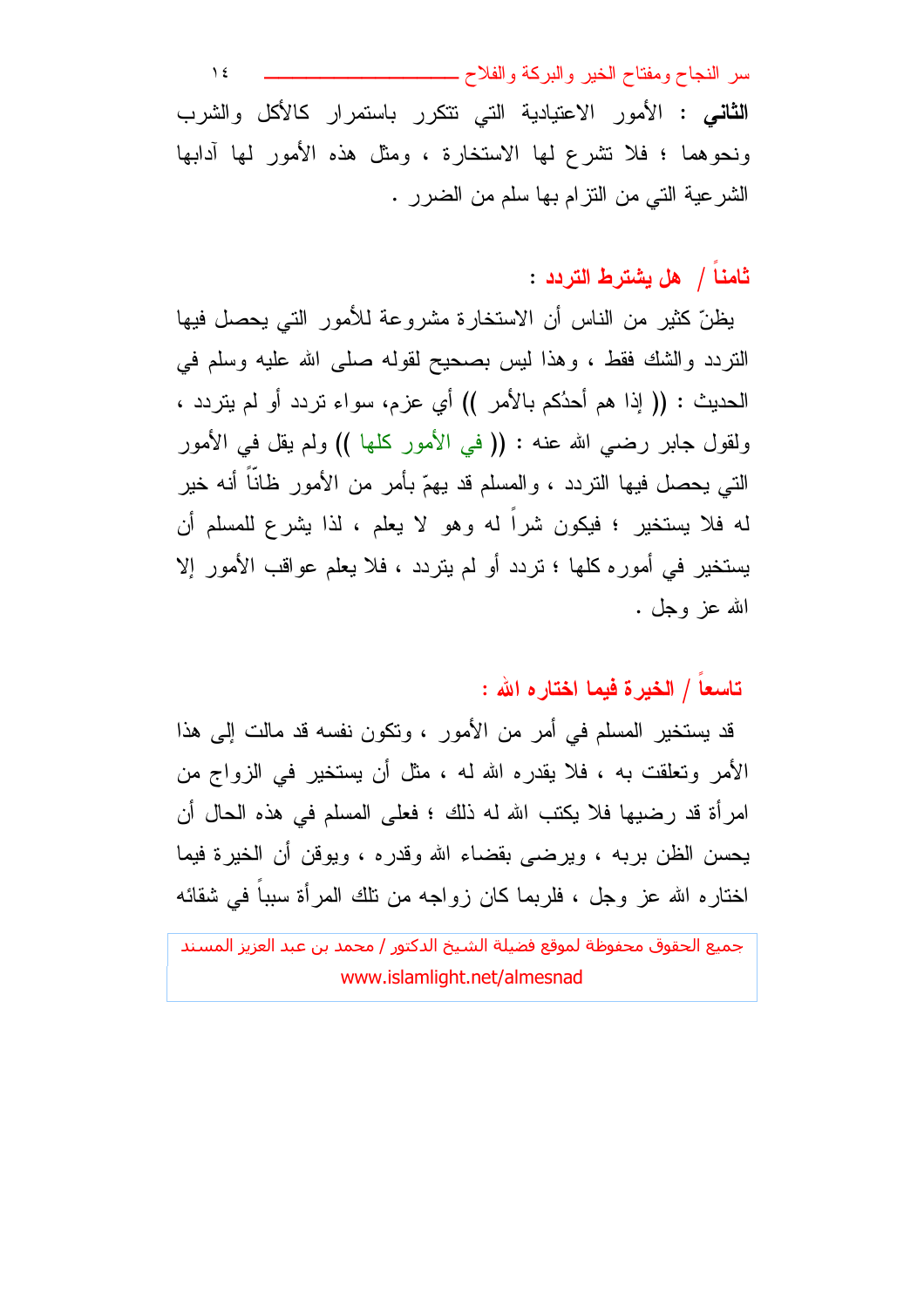$\Delta$ وتعاسته وهو لا يعلم ، فال تعالى : (( وَعَسَى أَن تَكْرَهُواْ شَبَيْنَاً وَهُوَ خَبْرٌ ّ لَّكُمْ وَعَسَى أَن تُحِبُّواْ شَيْئاً وَهُوَ شَرٌّ لَّكُمْ وَاللَّهُ يَعْلَمُ وَأَنتُمْ لاَ تَعْلَمُونَ )) ( اللقر ة: ٢١٦) ..

فكم من إنسان كره شيئاً كتبه الله له ؛ فتبين له بعد زمان أنه عين الخيرة له ، وكم من إنسان أحبّ شيئاً وتعلق به ؛ فكان سبباً في هلاكه وعطبه (( وَاللَّهُ يَعْلَمُ وَأَنتُمْ لاَ تَعْلَمُونَ )) .

وقد يستخير المسلم في أمر من الأمور ، فيختار الله له ذلك الأمر ولكن لا يكتب له النجاح فيه ( في الظاهر ) ، مثل أن يستخير في الزواج من امرأة فيتزوجها ثم يفشل هذا الزواج ؛ فعلى المسلم أن يرضى ويسلَّم ، فقد يكون ذلك خيراً له وهو لا يعلم (( وَاللَّهُ يَعْلَمُ وَأَنتُمْ لاَ تَعْلَمُونَ )) . وَالِيَكُمْ هَذَهُ الأَمَثَلَةُ الوَاقَعِيةُ :

في عام ١٤٠٠هــ أقلعت إحدى الطائرات من مطار الرياض ، وبعد دقائق حدث خلل في الطائرة فعادت إلى المطار ثانية ، وفي ظروف غامضة احترفت الطائرة ؛ ولم ينجُ من ركابها أحد ، وكان عددهم يزيد علے الثلاثمائة ر اكب .....

أحد ركاب هذه الرحلة كان قد أنهى جميع إجراءات السفر ؛ وتسلَّم بطاقة صعود الطائرة ؛ فغلبه النعاس فغط في نوم عميق ؛ فلم يفق إلا والباب قد أغلق والطائرة قد أوشكت على الإقلاع ؛ فانطلق مسرعا بيريد اللحاق بهم ولكنِّ الموظف المسؤول منعه من ذلك فجنَّ جنون الرجل واشتاط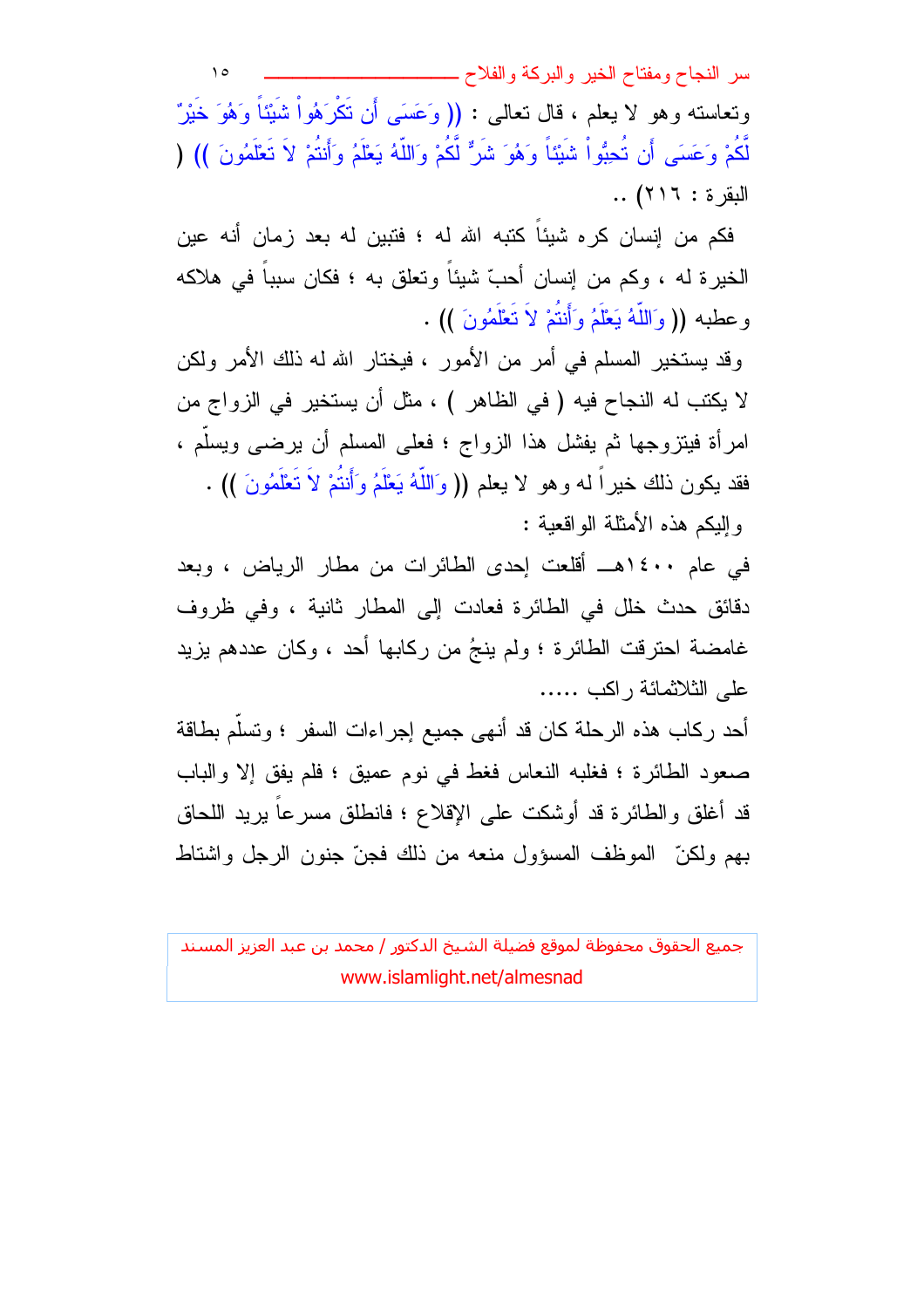$\overline{1}$ غضبا ، وبعد دقائق عادت الطائرة المنكوبة ؛ وحدث ما حدث ، وصاحبنا في غابة الدهشة والذهول .

وأخر وصل إلى المطار في الموعد المحدد لكنه نسى مفتاح السيارة خطأ بداخلها فأمضيي وقتاً لاستخراجه فلما توجه إلى صالة المطار كانت الطائرة قد أقلعت ؛ فحزن لذلك ، وما هي إلا دقائق حتى تحول الحزن إلى رضاً واطمئنان ؛ فسبحان من بيده الأعمار والآجال (^) .

# عاشراً / ابَّاك والنهوى :

بعض الناس قد تميل نفسه إلى أمر ما فيعزم على فعله ؛ فتُذكِّرُه بالاستخار ة وتتصبحه بها ؛ فيقول : ولما ذا أستخير ٍ وأنا مقتتع بهذا الأمر .. وهو في الحقيقة متبع لمهواه ، ويخشى أن يستخير فيختار الله له غير ما نهواه نفسه ، وهذا من أعجب الأمور ، قال الشاعر :

خالف هواك إذا دعاك لريبةٍ ﴿ فَلَرُبَّ خيرٍ في مخالفة الـهوى

وأحسن منه قوله نعالى : (( أَفَرَأَيْتَ مَن اتَّخَذَ إِلَهَهُ هَوَاهُ وَأَضلَّهُ اللَّهُ عَلَى عِلْم وَخَنَّمَ عَلَى سَمْعِهِ وَقَلْبِهِ وَجَعَلَ عَلَى بَصرَهِ غِشَاوَةً فَمَن يَهْدِيهِ مِن بَعْدِ اللَّهِ أَفَلَا تَذَكَّرُونَ )) ( الجاثية : ٢٣) .

^ ـ انظر : ( الحزن والاكنتاب على ضوء الكتاب والسنة ) للدكتور ٍ عبد الله الخاطر رحمه الله ( بتصرف ) . جميع الحقوق محفوظة لموقع فضيلة الشيخ الدكتور / محمد بن عبد العزيز المسند www.islamlight.net/almesnad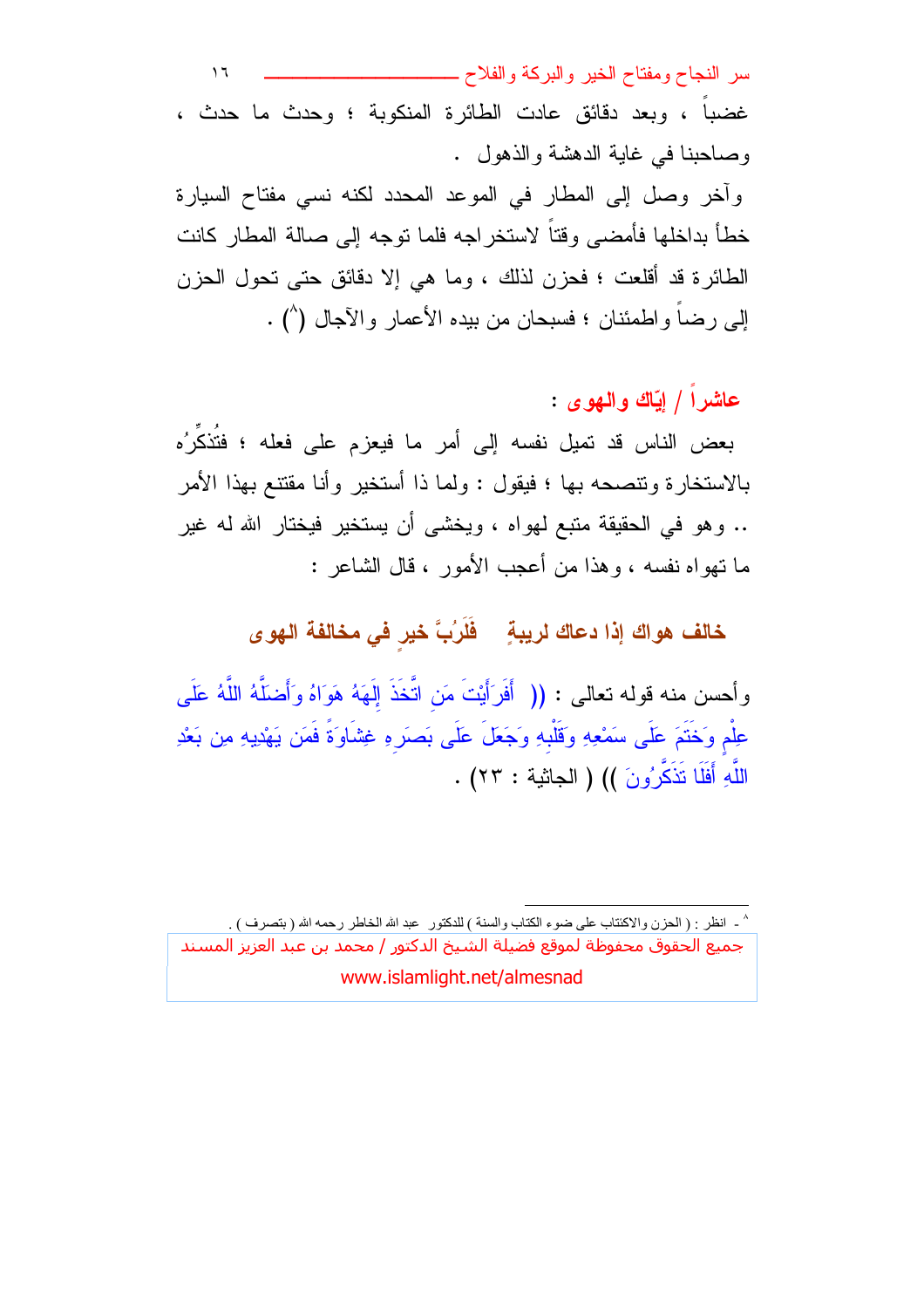سر النجاح ومفتاح الخير والبركة والفلاح \_ ١١/ لا بدّ من التدير :

العبادات القولية – كالأذكار والأدعية ونحوها – ليس المقصود منها مجرد نردیدها باللسان فحسب ؛ و إنما المقصود فهم معانیها ، و استشعار كل كلمة فيها ، وإلا نصبح قليلة النفع والفائدة ، وهذا هو السر في عدم انتفاع كثير من الناس بالأدعية والأذكار المشروعة .

ودعاء الاستخارة كغيره من الأدعية ، لا بد من فهمه وتدبر ً معانيه حتى يحصل به النفع بإذن الله .

فقول المسلم : (( اللهم إني أستخيرك بعلمك )) : أي : إني يا الله أسألك أن نختار لمي الخير بعلمك الذي وسع كل شيء (( و أستقدر ك بقدر تك )) أي : أسألك بقدر تك – و أنت علي كل شبيء قدير

– أن تقدّرني على فعل ما نختاره لي . (( و أسألك من فضلك العظيم )) أي : أسألك الزيادة مما في خز ائنك التي لا نتفذ مما نعلمه ولا أعلمه ولا يخطر لبي على بال . (( فَإِنَّكَ نَقْدَرَ وَلَا أَقْدَرَ )) اعتراف بالعجز أمام قدرة الله النافذة .

(( وتعلَّم ولا أعلم )) اعتراف بالجهل ، وأن الله هو وحده العالم بكل شيءِ سبحانه .

(( وأنت علم الغيوب )) تعلم عواقب الأمور ، وما نؤول إليه ، في المستقبل القريب والبعيد ، لا يعلم ذلك إلا أنت (°) .

<sup>&</sup>quot; - تنبيه : الغيب لا يختص بالمستقبل بل يشمل كل ما غاب عن المرء علمه كما سم*ى* الله سبحانه قصة يوسف ـــ عليه ۖ وعلى نبينا الصلاة والسلام \_ غيبًا . ويشمل الأمر الحاضر مما لم يطلع عليه الإنسان .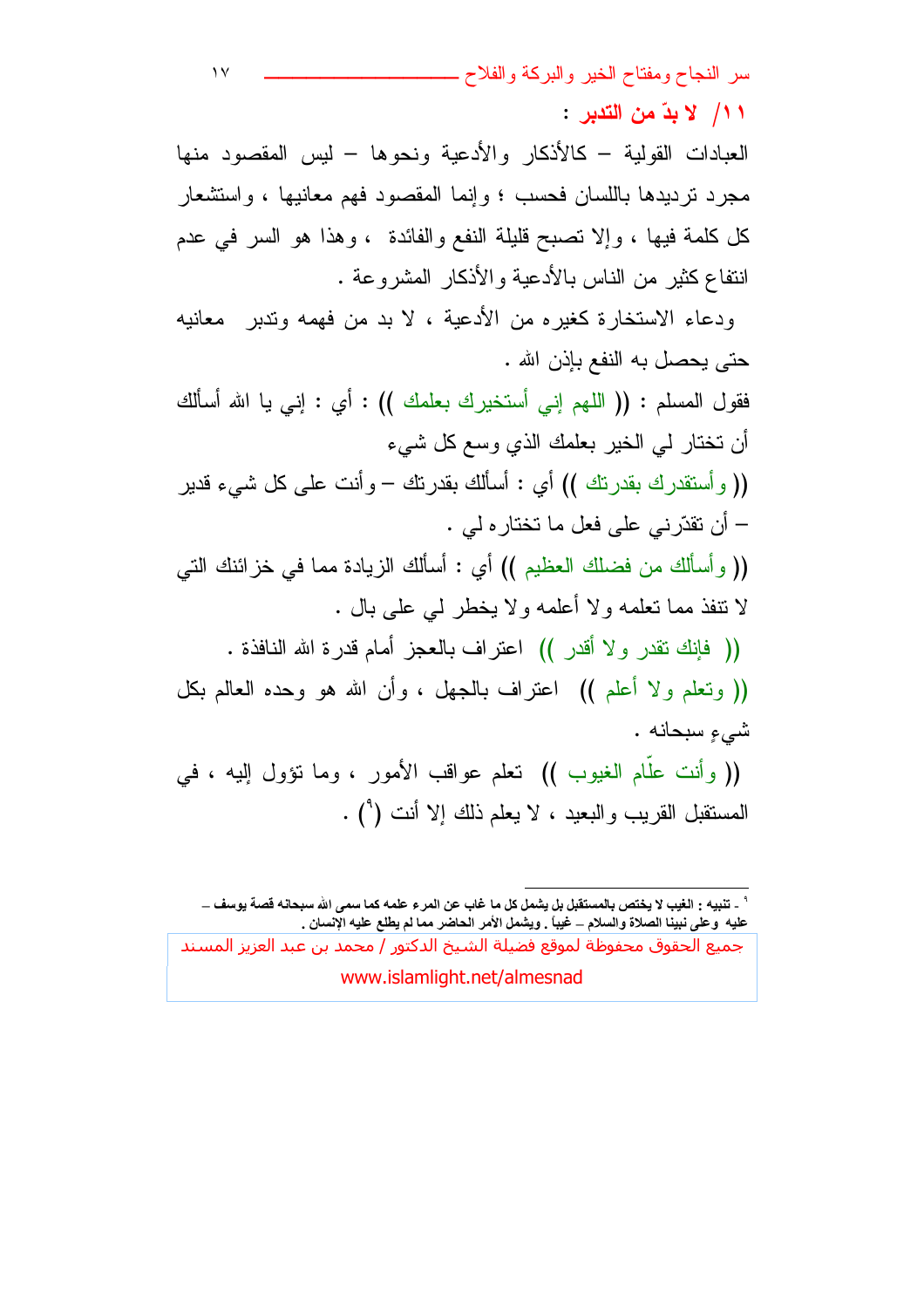سر النجاح ومفتاح الخير والبركة والفلاح ـــــــــ  $\lambda$ (( اللهم إن كنت تعلم أن هذا الأمر – ويسميه – خير لي في ديني ومعاشى وعاقبة أمري .. فاقدره لي )) قد جمعت هذه الكلمات المعدودة سائر أحوال الإنسان ومصىالحه الدنبوية والدينية والأخروية ، القريبة والبعيدة ، فلا إله إلا الله ما أعظم هذا الدعاء وما أبلغه وما أكمله وأشمله ، فأي خير يناله المسلم – إن قبل الله

استخارته – أعظم من هذا الخير ؟! ( ويسرَّه لي ثم بارك لي فيه ) أي : أسألك يا ربِّ أن تجعله ميسراً

ومباركاً فيه ، فإن الأمر قد يكون مُقدَّراً ولا يكون مُيسَّراً ، وقد يكون مُقدَّرٍ اَ ومُيسَّرٍ اَ ولكن غيرٍ مُبَارَكٍ فيه .

و إن كان شر أ: **(فاصرفه عني)**أي: لا نقدر ْه لي و لا نجعلّه من نصبيبي . ( واصرفه عنه ) فلا أميل إليه ولا أنعلق به ولا أقدر على فعله . ( واقدر لي الخير حيث كان ) : ولو كان فيما أكره ( ثم أرضني به ) أي : اجعلني راضياً بما قدرته لي ، منشرح النفس مطمئن القلب ، والله نعالى أعلم .

١٢/ هل يشرع تكرار الاستخارة ؟ :

رُوي في ذلك حديث ضعيف رواه ابن السني عن أنس (``) . ، قال عنه النووي : • إسناده غريب ، فيه من لا أعرفهم ) . قال العراقي : ( الحديث ساقط لا حجة فيه ) .

<sup>``</sup> ـ نص الحديث : ( يا أنس ، إذا هممت بأمر فاستخر ربك فيه سبع مرات ثم انظر إلى الذي يسبق إلى قلبك فإن الخير فيه ) . انظر ( حديثُ صلاة الاستخارة رواية ودراية ) للقريوتـى .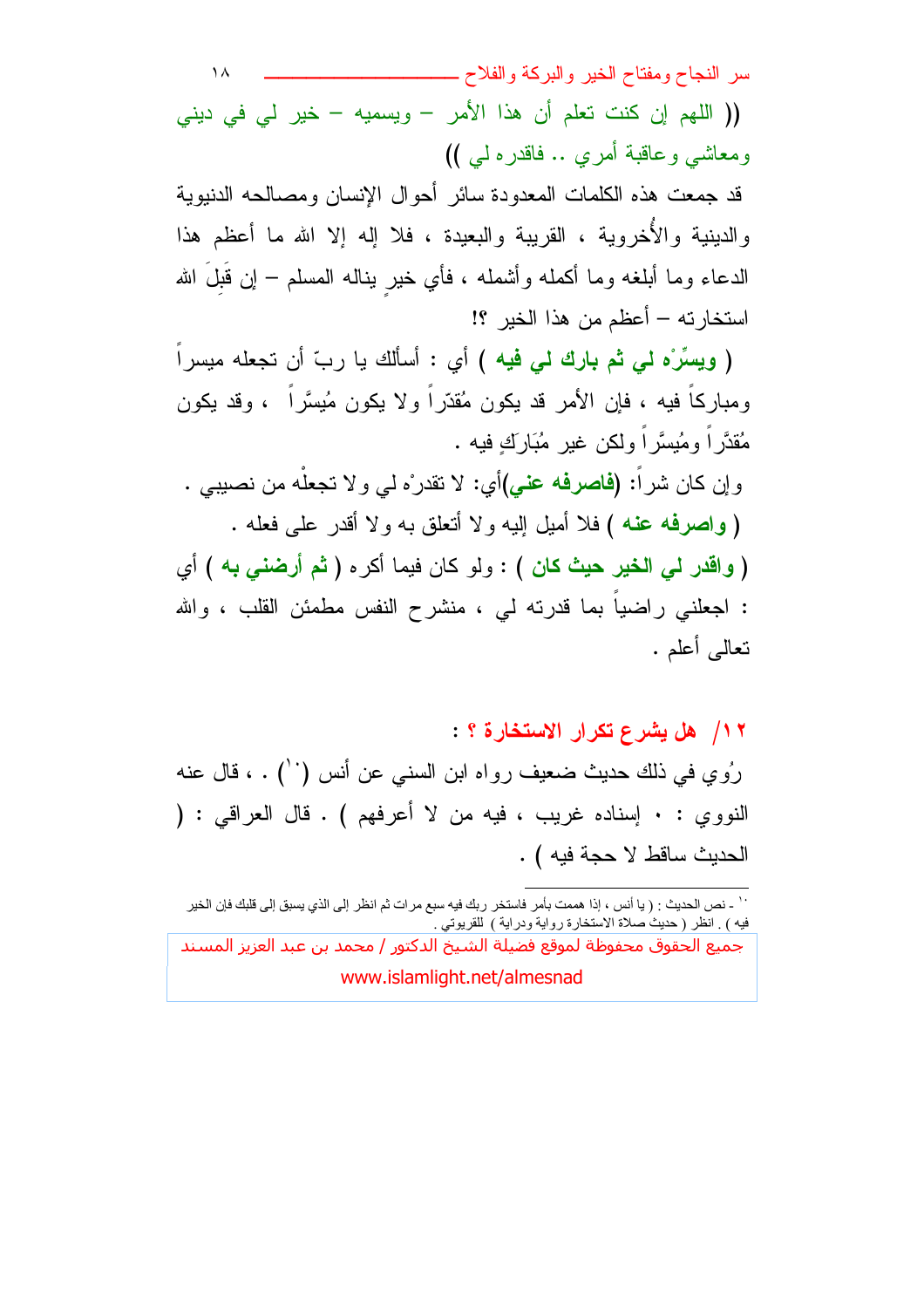سر النجاح ومفتاح الخير والبركة والفلاح ـــ  $\lambda$ ولکن ؛ إن استخار في أمر فلم يقدّر له وهمّ بأمر آخر فإنه يستخير للأمر الجديد ، والله نعالمي أعلم .

#### ١٣/ هل الاستخارة دعاء ؟

الاستخار ة وإن كانت تتضمن دعاءً إلا أنها أخصٌ من الدعاء ، فقد كان النبي صلَّى الله عليه وسلَّم يعلمها أصحابَه كما يعلمهم السورة من القرآن ، وهي نزيد على مطلق الدعاء بصلاة الركعتين ، كما أن لها دعاءً خاصا حدده الشارع ، ولذا ؛ كره بعض أهل العلم الزيادة عليه أو الدعاء بغيره ، إلا أنه يُشتَرط لقبول الاستخارة ما يُشترَط لقبول الدعاء من نوفر الشروط وانتفاء الموانع ، ومن الشروط : الثقةَ بالله عز وجل والإيمانُ به وبكمال قدرته وسعةِ علمه ، وصدقُ النوجه إليه والنوكل عليه واليقين  $\ddotsc$ 

ومن الموانع ضد ذلك من ضعف الثقة به سبحانه ، ونعلق القلب بغير ه ودعاء غيره ، والإصرار على المعاصبي والذنوب ، وأكل الحرام (١١) .

فإذا تمت الشروط وانتفت الموانع وصَدَق العبدُ ۖ مع ربه لم يخيب الله دعاءه ، واختار له الخبر في أمور ه كلها .

<sup>&#</sup>x27;' \_ المعاصى والذنوب بمختلف أنواعها وعلى رأسها الشرك بالله من أعظم أسباب قلة التوفيق وحرمان الرزق وضيق الصدر ّ ، راجع كتاب ( الجواب الكافّي لمن سألّ عن الدواء الشافي ) للإمام ابن قيم الجوزية رحمه الله فقد أجاد<br>فيه وأفاد

جميع الحقوق محفوظة لموقع فضلة الشيخ الدكتور / محمد بن عبد العزيز المسند www.islamlight.net/almesnad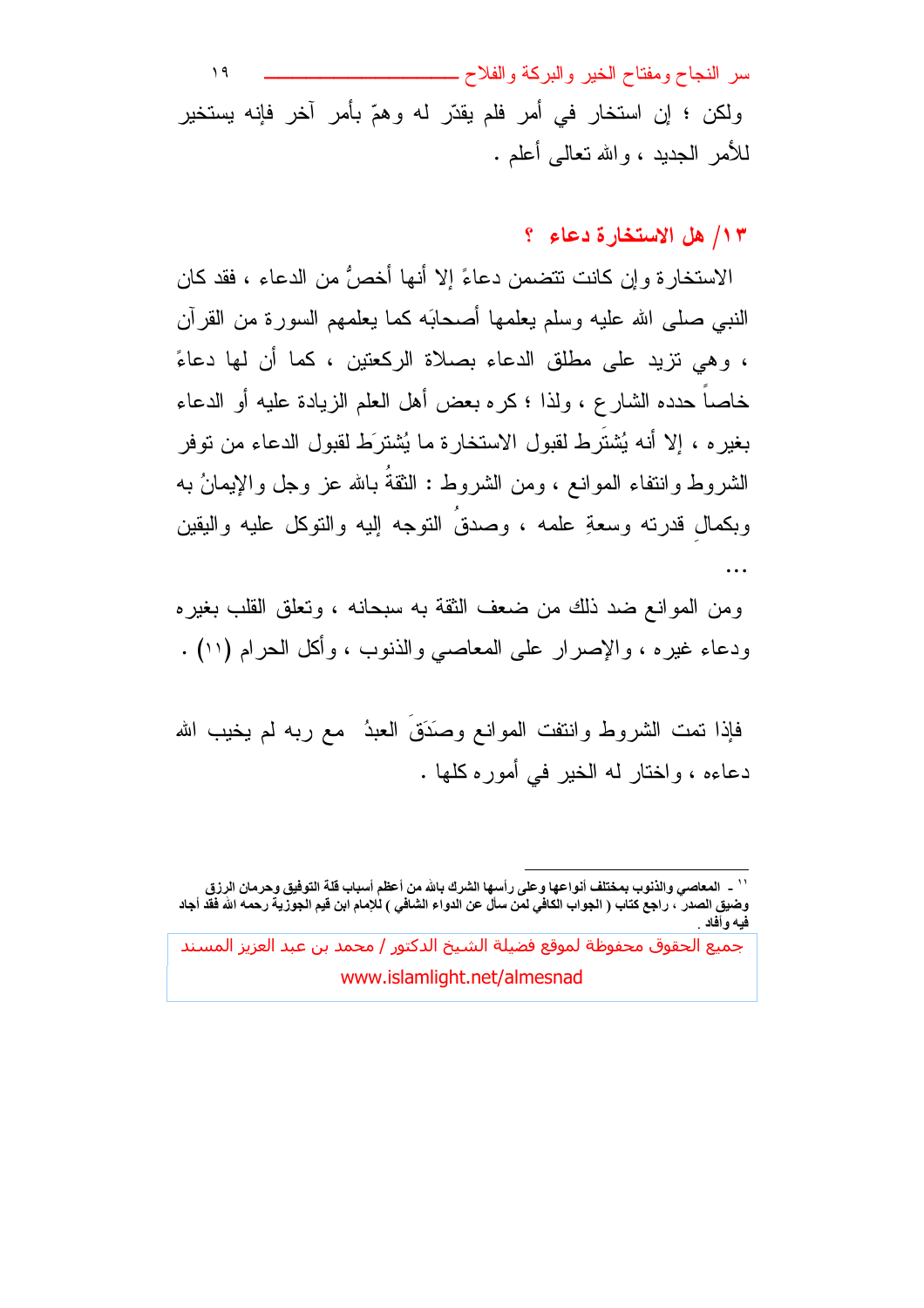$\mathbf{r}$ . ١٤/ متى يُقتصر على الدعاء دون الصلاة :

قد يكون المسلم في حال لا تمكنه من أداء الصلاة كالحائض والنفساء ، وكمن ضاقٍ عليه الوقت عن أداء الركعتين ونحو ذلك ؛ فإن أمكن تأخير الاستخارة إلى وقت يزول فيه المانع ؛ وإلا فإنه يقتصر على الدعاء دون الصلاة لقوله تعالى : (( فَاتَّقُوا اللَّهَ مَا اسْتَطَعْتُمْ )) وقوله : (( لاَ يُكَلِّفُ اللَّهُ نَفْساً إلاّ وُسْعَهَا )) .

ه ١/ ليس ذلك إلا للمؤمن :

ليس للكافر حظ في هذه العبادة العظيمة ، فهو يتخبط في ظلمات الكفر والجهل والهوى ، لا يعرف للحياة هدفاً ، ولا لوجوده معنى إلا إشباع شهواته ونزواته الحيوانية ، فحياته أشبه بحياة البهائم ، بل أحقر وأضل ، ضرره أكثر من نفعه ، وموته أفضل من حياته ، وهو وإن حقَّق نجاحاً في الظاهر في بعض الأمور ؛ إلا أنه نجاح دنيوي مؤقت سرعان ما بنتهي ويزول ، أما في الآخرة فليس له إلا النار (( مَن كَانَ يُرِيدُ الْحَيَاةَ الدُّنْيَا وَرَينَتَهَا نُوَفٍّ إِلَيْهِمْ أَعْمَالَهُمْ فِيهَا وَهُمْ فِيهَا لاَ يُبْخَسُونَ \* أُوْلَــئكَ الَّذِينَ لَيْسَ لَهُمْ فِي الآخِرَةِ إلاَّ النَّارُ وَحَبطَ مَا صَنَعُواْ فِيهَا وَبَاطِلٌ مَّا كَانُواْ يَعْمَلُونَ )) ( هود : ١٥- ١٦ )

أما المؤمن فله شأن آخر ؛ عرف الله فآمن به وبقضائه وقدره ، فإذا همّ بأمرٍ من الأمورِ ، أو خفى عليه وجه الصواب فيها ؛ وقف بين يدى ربه خاشعاً منطهراً ، يستخيره طالباً منه الهداية والنوفيق والسداد ، فإذا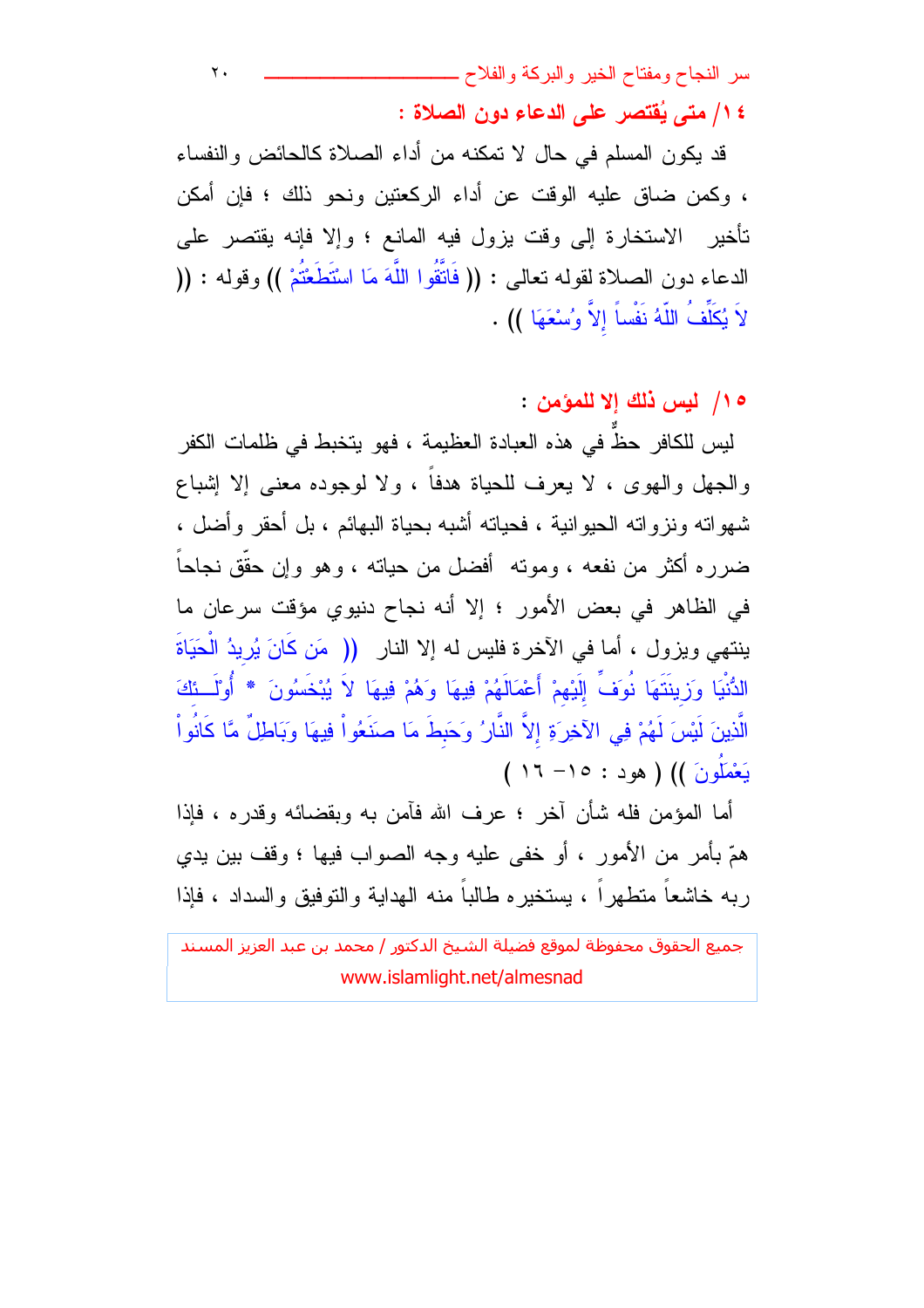سر النجاح ومفتاح الخير والبركة والفلاح سمسمسه  $\lambda$ فرغ من صلاته مضبي في طريقه مستعيناً بالله متوكلاً عليه ، راضياً بقضائه وقدره ، موقناً بأن الله على كل شيء قدير ، وأنه بكل شيء عليم ، و أن الخير ة فيما اختار ه الله ، و إن لم ينبين له ذلك على الفور ، فيختار الله له كل خير ، ويصرف عنه كل شر ، فيسير في هذه الحياة على نور من الله وهدى ، ويحقق – بإذن الله – نجاحاً منقطع النظير ؛ ليس نجاحاً دنيوياً فحسب ، بل نجاحاً دائماً في الدنيا و الآخر ة .

١٦/ ما قبل الإستخار ة :

يشرع للمسلم قبل الاستخارة أن يستشير أحبابه ومن يثق من العلماء والأساتذة وطلاب العلم ، وغيرهم من أهل الخبرة والاختصاص والمعرفة ، قال تعالى مخاطباً نبيه المؤيد بالوحى : (( وَشَاوِرْهُمْ فِي الأَمْرِ )) ، فالاستثنارة عين المهداية ، وقد خاطر من اسنتد برأيه .

وفي ذلك قالت العرب : الرجال ثلاثة ؛ فرجل رجل ، ورجل نصف رجل ، ورجل لا رجل ، فأما الأول فهو الذي له عقل ويستثنير ، وأما الثاني فهو الذي له عقل و لا يستشير ، و أما الثالث فهو الذي لا عقل له ولا يستشير .

قال عمر بن عبد العزيز رحمه الله : المشورة والمناظرة بابا رحمة ، ومفتاح بركة ، لا يضل معهما راي ، ولا يفقد معهما حزم . وقال الفضيل : المشورة فيها بركة ، وإني لأستشير هذه الحبشية الأعجمية .. يعني جاريته .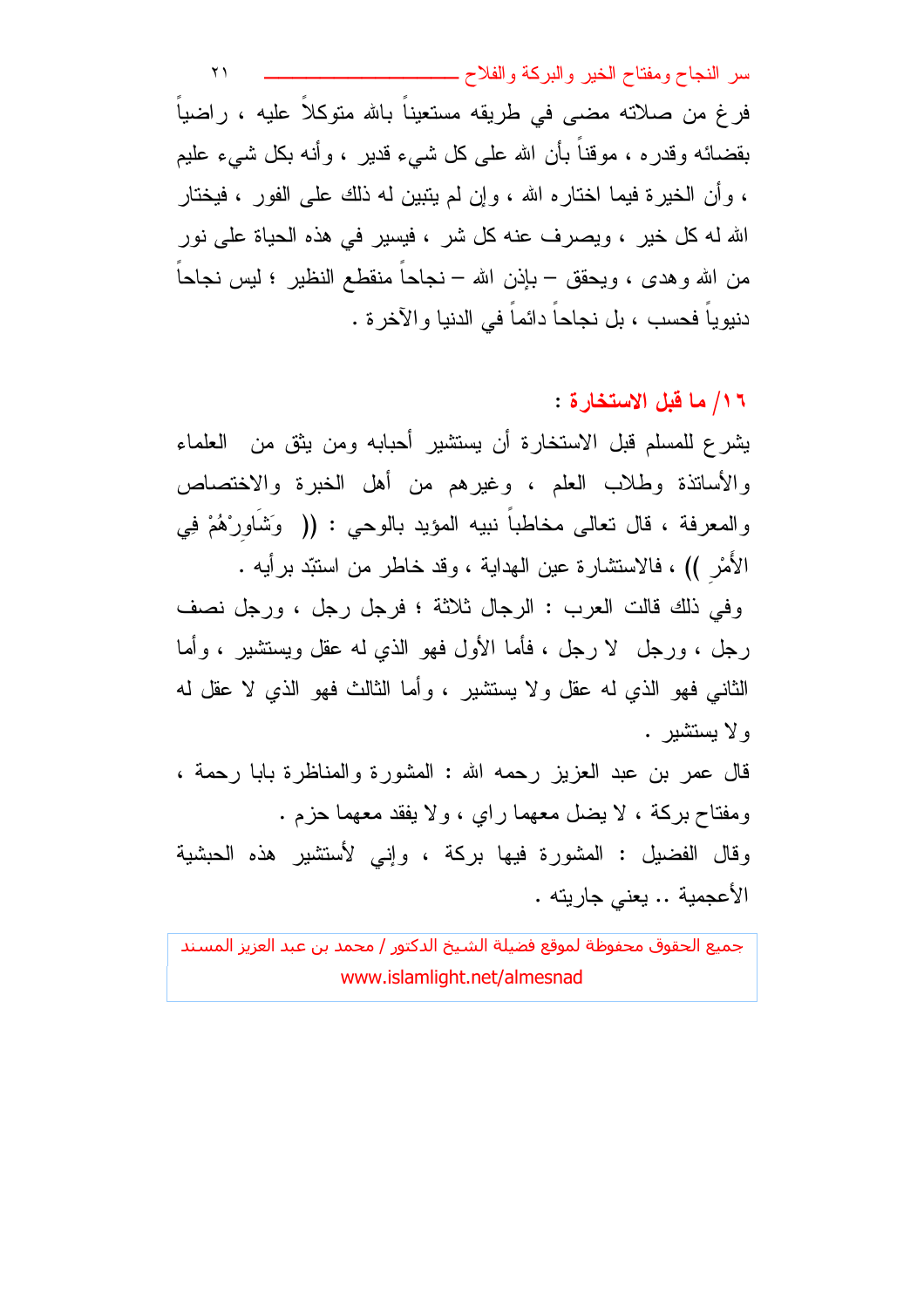سر النجاح ومفتاح الخير والبركة والفلاح سمسمسه  $\mathbf{y}$ وقال بعض الحكماء : المشورة مع السداد ، والسخافة مع الاستبداد . وورد في الأثر : لا خاب من استخار ، ولا ندم من استثمار . وجاء في منثور الحكم : من شاور الناس شاركهم في عقولهم . ومما قاله الشعراء : يوماً وإن كنتَ من أهل المشوراتِ شاور سواك إذا نابتك نائبةً فالعينُ نتظُرُ منها ما دنا ونأى ولا نرى نفسَها إلا بمرأةِ وقال آخر : قد استوى منه إسرارٌ وإعلانٌ لا تستشر° غيرَ ندب حازم فطن فيها أَبَرُّوا كما للحرب فرسانٌ فللتدابير فرسانٌ إذا ركضوا

وبعد ؛ أخي المسلم .. أختى المسلمة

فإن الاستخارة هي خطوة أساسية في طريق النجاح ؛ بل التوفيق والفلاح في الدنيا والأخرة بإذن الله ، ولكن لا بد ً معها – إن لزم الأمر – من خطوات أخَرٍ من تخطيط ونتظيم واستشارة ، واستفادة من تجارب الآخرين ، وفعل ما يمكن فعله من الأسباب الشرعية المباحة دون حاجة إلى التعلق بالمخلو قين .

فإذا صدق العبد في استخارته وتوكله على الله ؛ بِسِّرِ الله له جميع الأسباب ، وفتح له جميع الأبواب ، وكلما أغلق في وجهه باب فُتح له باب آخر حتى يصل إلى ما قدَّره الله له من خير . ذلك فضل الله بوُنبِه من بِشَاءِ ، والله ذو الفضل العظيم .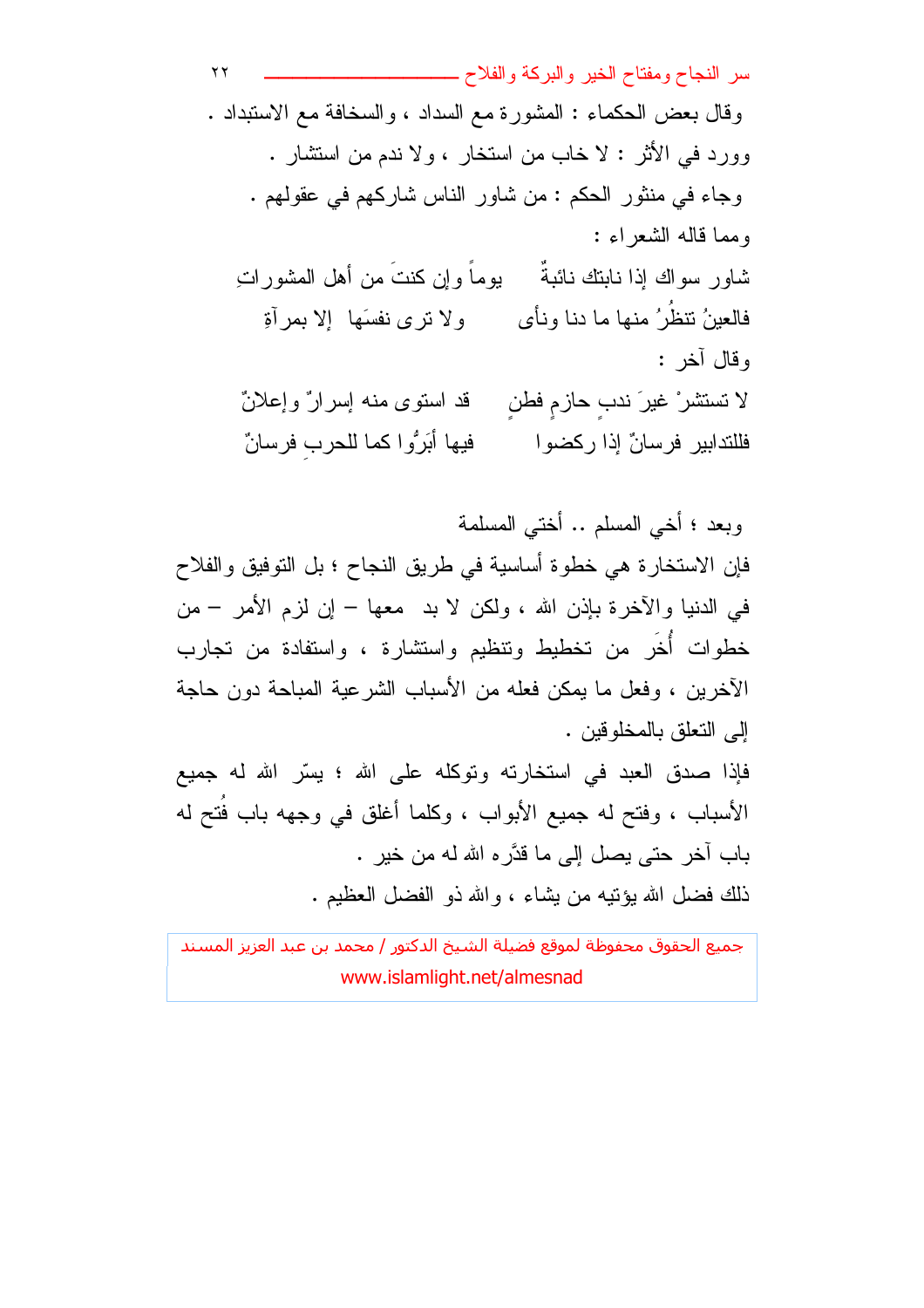سر النجاح ومفتاح الخير والبركة والفلاح ـــ

أخي المسلم .. علبك الاستخار ة في الأمور كلها ... أ**خي التاجر : ق**بل أن توقّع عقداً ، أو تعقد صفقة ، أو تفتح محلاً ، أو نستقدم عمَّالاً ، أو نتشَّىء مشروعاً … عليك بالاستخارة .

أخي الموظف : قبل أن نتقدم إلى وظيفة أو نتنقل إلى أخرى ، أو نشك في عملك و لا ندر ي بقاؤك فيه خير أم لا … فعليك بالاستخار ة .

أخي الطبيب : قبل أن تتخصص في قسم من الأقسام أو تتتقل من مستشفى إلى آخر ، أو تفتح عيادة ، أو تجري عملية ، أو تصف دواءً تخشى ضرره ... فعليك بالاستخارة ..

أ**خي المريض :** قبل أن ندخل مستشفى ، أو تُجري عملية ، أو تخلع سناً ، أو نقطع عضواً ، أو تستعمل دواءً تخشى ضرره ، أو تسافر لعلاج ونحوه .. فعلبك بالاستخارة .

أخي الأب المسلم : قبل أن نشتري بيتاً أو آلة أو جهازاً ، أو نتنقل من بيت إلى آخر ، أو تستقدم سائقاً أو خادمةً ، أو تشترى لابنك سيارة ، أو نسافر بأهلك وأو لادك في سياحة أو نزهة .. فعليك بالاستخارة .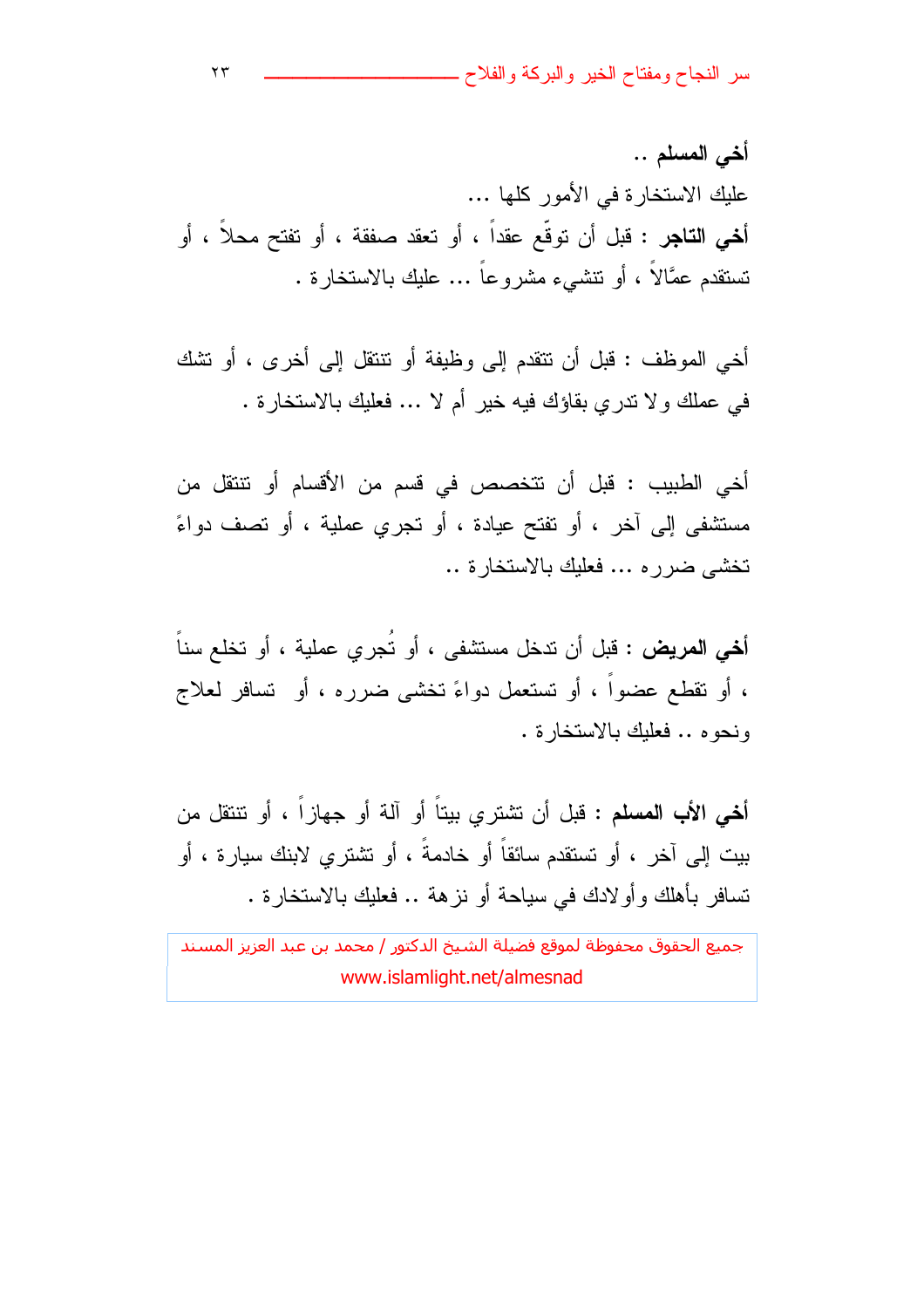سر النجاح ومفتاح الخير والبركة والفلاح ــ

أ**ختى المسلمة** : قبل أن تخرجي من بيتك لغير ما حاجة ضرورية أو نر كبي مع سائق أجنبي عنكِ – ولو مع مجمو عة من النساء – (' ' ) أو نفكري في العمل خارج المنزل في أي وظيفة من الوظائف النسائية المباحة ، أو تذهبي إلى سوق أو حديقة أو صديقة ، أو وليمة أو عرس ، أو تشتري مصاغاً أو فستاناً أو تفصّليه بمختلف الأثمان ، أو تقدمي على زواج ، او تسخدمي مانعا من موانع الحمل ولو برضا زوجك .. فعليك بالاستخار ة .

أ**خي الشاب المسلم :** قبل أن تسافر إلى بلد من البلدان لدر اسة أو عمل أو سياحة أو غير ذلك ، أو نشتري سيارة ، أو نتقدم لخطبة ، أو نهم بأي أمر من الأمور .. فعليك بالاستخارة .

أ**خي الطالب :** قبل أن تسجل في مدرسة أو تلتحق بجامعة أو كلية ، أو تتنقل منها إلى أخرى ، أو تسجل في قسم من الأقسام ، أو جماعة مدرسية أو رحلة ، أو نفكر في نرك الدارسة لأي سبب من الأسباب .. فعلبك بالاستخار ة .

لا تأمننَّ على النساء ولو أخاً ما في الرجال على النساء أمينُ إن الأمينَ وإنّ تحقّظ جهده لا بُدَّ أَنَّ بِنظرةٍ سيخونُ وقد يحتجُّ بعضهم بالضرورة فنقول : ومن يتق الله يجعل له مخرجاً ، ويرزقه من حيث لا يحتسب . جميع الحقوق محفوظة لموقع فضلة الشيخ الدكتور / محمد بن عبد العزيز المسند www.islamlight.net/almesnad

<sup>&</sup>quot;' \_ لا يجوز للمرأة المسلمة أن تركب مع سائق أجنبي عنها منفردة ولو كان السائق مأموناً ، ولا مع مجموعة من النساء إذا كان السائق غير مأمون ، وهذا الشرطُّ قد تساهل بـه كثير من الناس ، قال الشاعر :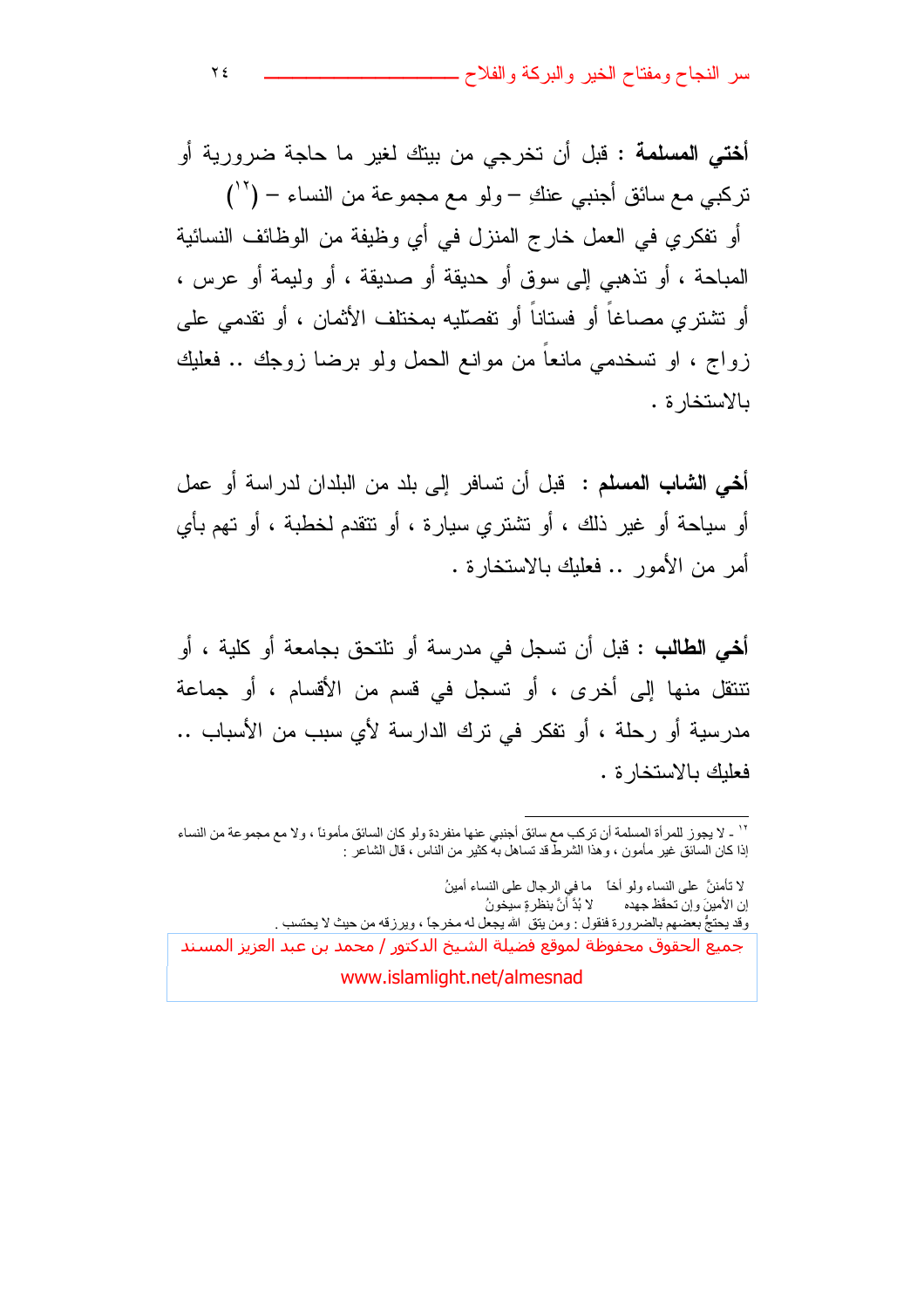سر النجاح ومفتاح الخير والبركة والفلاح ـــ

خاتمة المطاف : اعلم – أخى المسلم – حفظك الله أنك إن عملت بما أخبرتك به ، وصدقت مع الله عز وجل ؛ فإنك سنتشهد من عظيم قدرة الله عز وجل وسعة علمه ورحمته ما لا يخطر لك على بال ، وحينئذ لن نتمالك نفسك قائلاً من أعماق قللك :

أشهد أنْ لا إله إلا الله وحده لا شريك له ، له الملك وله الحمد وهو على كل شيءٍ قدير ، ما شاء الله كان وما لم يشأ لم يكن ولا حول ولا قوة إلا بالله العلى العظيم .

> أخوك : محمد بن عبد العزيز المسند ص . ب / ٢٩٤٥٩ الرياض/ ١١٤٥٧ والحمد لله رب العالمين ... وصلى الله على نبينا محمد